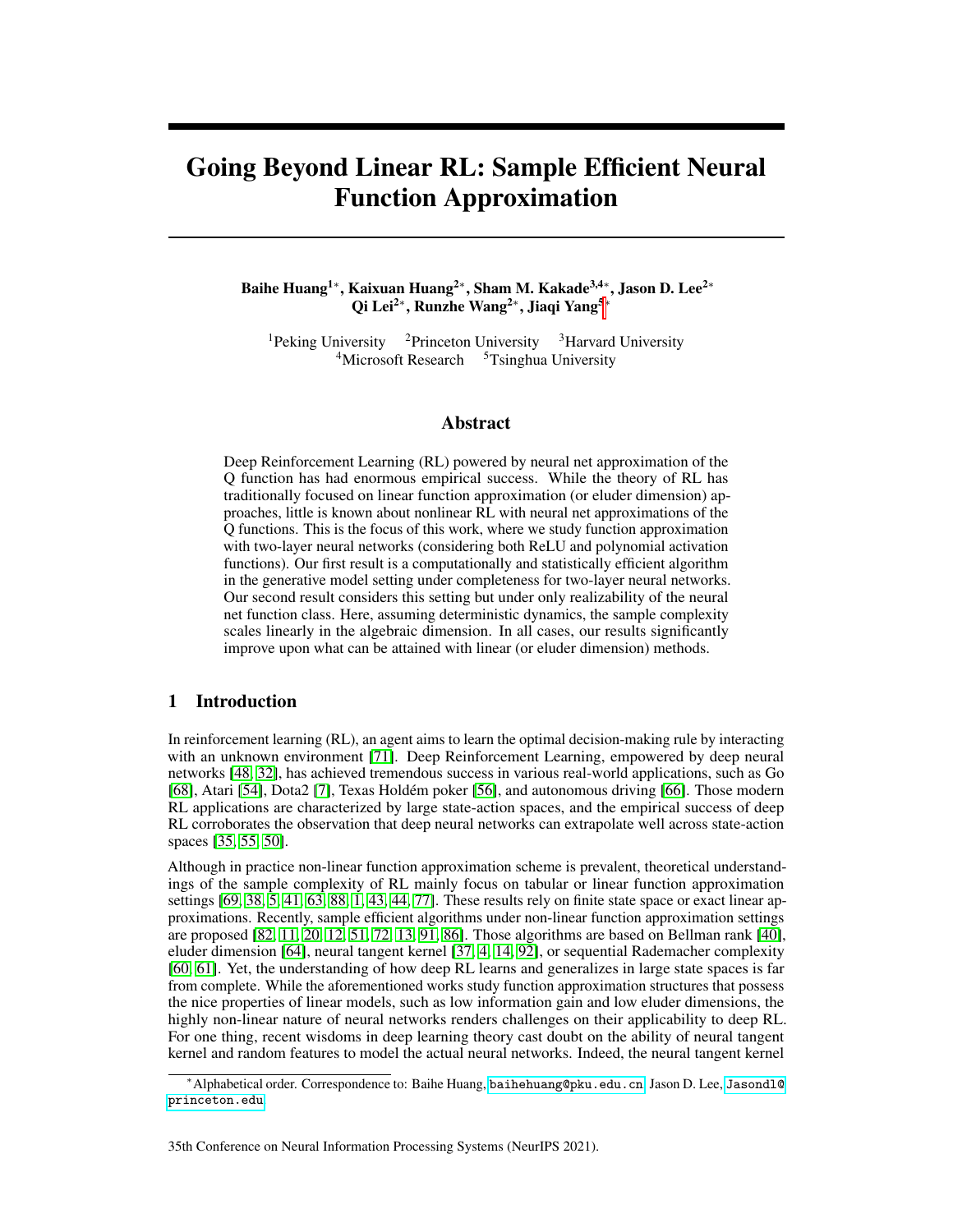approximately reduces neural networks to linear models, but the RKHS norm of neural networks is exponential [\[87\]](#page-14-6). Moreover, it remains unclear what neural networks models have low eluder dimensions. For example, recent work [\[13\]](#page-10-5) shows that two layer neural networks have exponential eluder dimension in the dimension of features. Thus, the mismatch between the empirical success of deep RL and its theoretical understanding remains significant, which yields the following important question:

## *What are the structural properties that allow sample-efficient algorithms for RL with neural network function approximation?*

Recent work in RL suggests that learning RL with neural networks function approximation is exponentially hard [\[13,](#page-10-5) [49,](#page-12-10) [52\]](#page-12-11). In this paper, however, we advance the understanding of the above question by displaying several structural properties that allow efficient RL algorithms with neural function approximations. We consider several value function approximation models that possess high information gain and high eluder dimension. Specifically, we study two structures, namely twolayer neural networks and structured polynomials (i.e. two-layer neural networks with polynomial activation functions), under two RL settings, namely RL with simulator model and online RL. In the simulator (generative model) setting [\[45,](#page-12-12) [67\]](#page-13-10), the agent can simulate the MDP at any state-action pair. In online RL, the agent can only start at an initial state and interact with the MDP step by step. The goal in both settings is to find a near-optimal policy while minimizing the number of samples used.

We obtain the following results. For the simulator setting, we propose sample-efficient algorithms for RL with two-layer neural network function approximation. Under either policy completeness, Bellman completeness, or gap conditions, our method provably learns near-optimal policy with polynomial sample complexities. For online RL, we provide sample-efficient algorithms for RL with structured polynomial function approximation. When the transition is deterministic, we also present sample-efficient algorithms under only the realizability assumption [\[18,](#page-11-2) [78\]](#page-14-7). Our main techniques are based on neural network recovery [\[90,](#page-15-2) [39,](#page-12-13) [28\]](#page-11-3), and algebraic geometry [\[53,](#page-13-11) [65,](#page-13-12) [8,](#page-10-8) [76\]](#page-14-8).

## 1.1 Summary of our results

Our main results in different settings are summarized in Table [1.](#page-1-0) We consider two-layer neural networks  $f(x) = \langle v, \sigma(Wx) \rangle$  (where  $\sigma$  is ReLU activation) and rank k polynomials (see Example [4.3\)](#page-7-0).

|                 | rank $k$ polynomial |                   | Neural Net of Width $k$              |                                  |                                   |  |
|-----------------|---------------------|-------------------|--------------------------------------|----------------------------------|-----------------------------------|--|
|                 | $Sim. + Det. (R)$   | Onl. + Det. $(R)$ | $Sim. + Det. (R)$                    | $Sim. + Gap. (R)$                | $Sim. + Stoch. (C)$               |  |
| <b>Baseline</b> | $O(d^p)$            | $O(d^p)$          | $O(d^{\text{poly}(1/\epsilon)})$ (*) | $O(d^{\text{poly}(1/\epsilon)})$ | $O(d^{\text{poly}(1/\epsilon)})$  |  |
| Our results     | O(dk)               | O(dk)             | $O(\text{poly}(d) \cdot \exp(k))$    | $O(\text{poly}(d, k))$           | $O(\text{poly}(d, k)/\epsilon^2)$ |  |

<span id="page-1-0"></span>Table 1: Baselines and our main results for the sample complexity to find an  $\epsilon$ -optimal policy.

We make the following elaborations on Table [1.](#page-1-0)

- For simplicity, we display only the dependence on the feature dimension  $d$ , network width or polynomial rank k, precision  $\epsilon$ , and degree p (of polynomials).
- In the table *Sim.* denotes simulator model, *Onl.* denotes online RL, *Det.* denotes deterministic transitions, *Stoch.* denotes stochastic transitions, *Gap.* denotes gap condition, *(R)* denotes realizability assumption only, and *(C)* denotes completeness assumption (either policy complete or Bellman complete) together with realizability assumption.
- We apply [\[21\]](#page-11-4) for the deterministic transition baseline, and apply [\[19\]](#page-11-5) for the stochastic transition baseline. We are unaware of any methods that can directly learn MDP with neural network value function approximation<sup>[2](#page-2-0)</sup>.
- In polynomial case, the baseline first vectorizes the tensor  $\begin{pmatrix} 1 \\ -1 \end{pmatrix}$  $\overline{x}$  $\sum_{n=1}^{\infty}$  into a vector in  $\mathbb{R}^{(d+1)^p}$ and then performs on this vector. In the neural network case, the baseline uses a polynomial of degree  $1/\epsilon$  to approximate the neural network with precision  $\epsilon$  and then vectorizes the polynomial into a vector in  $\mathbb{R}^{d^{\text{poly}(1/\epsilon)}}$ . The baseline method for realizable model (denoted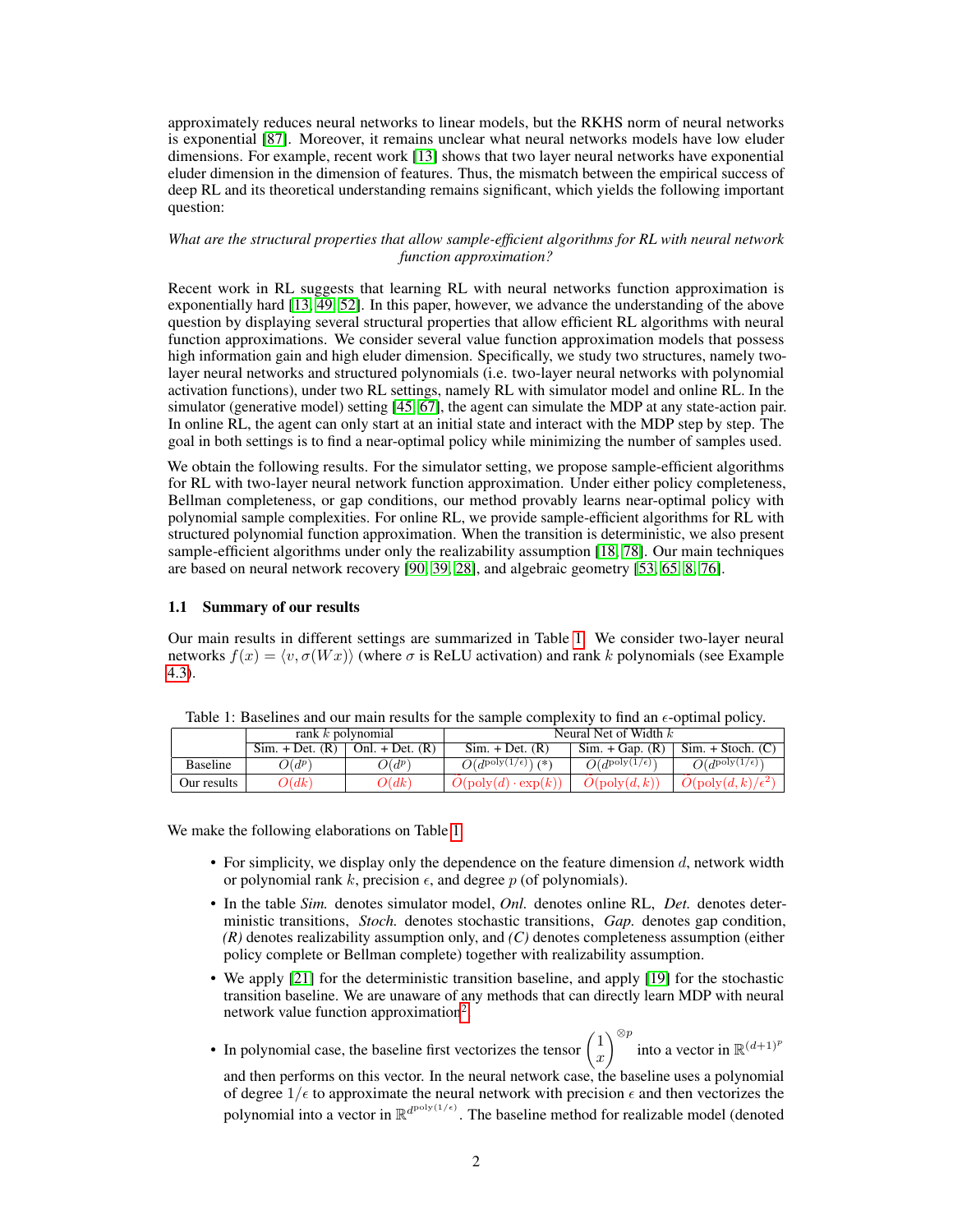by (\*)) needs a further gap assumption of gap  $\geq d^{\text{poly}(1/\epsilon)} \epsilon$  to avoid the approximation error from escalating [\[21\]](#page-11-4); note for small  $\epsilon$  this condition never holds but we include it in the table for the sake of comparison.

• In rank k polynomial case, our result  $O(dk)$  in simulator model can be found in Theo-rem [4.7](#page-8-0) and our result  $O(dk)$  in online RL model can be found in Theorem [4.8.](#page-8-1) These results only require a realizability assumption. Efficient explorations are guaranteed by algebraic-geometric arguments. In neural network model, our result  $O(poly(d) \cdot exp(k))$  in simulator model can be found in Theorem [3.4.](#page-4-0) This result also only relies on the realizability assumption. For stochastic transitions, our result  $\tilde{O}(\text{poly}(d, k)/\epsilon^2)$  works for either policy complete or Bellman complete settings, as in Theorem [3.5](#page-5-0) and Theorem [3.6](#page-6-0) respectively. The  $O(\text{poly}(d, k))$  result for gap condition can be found in Theorem [3.8.](#page-6-1)

#### 1.2 Related Work

Linear Function Approximation. RL with linear function approximation has been widely studied under various settings, including linear MDP and linear mixture MDP [\[44,](#page-12-6) [89,](#page-15-3) [85\]](#page-14-9). While these papers have proved efficient regret and sample complexity bounds, their analyses relied heavily on two techniques: they used the confidence ellipsoid to quantify the uncertainty, and they used the elliptical potential lemma to bound the total uncertainty [\[2\]](#page-10-9). These two techniques were integral to their analyses but are so restrictive that they generally do not extend to nonlinear cases.

Eluder Dimension. [\[62,](#page-13-13) [59\]](#page-13-14) proposed eluder dimension, a complexity measure of the function space, and proved regret and sample complexity bounds that scaled with the eluder dimension, for bandits and reinforcement learning [\[73,](#page-14-10) [42\]](#page-12-14). They also showed that the eluder dimension is small in several settings, including generalized linear models and LQR. However, as shown in [\[13\]](#page-10-5), the eluder dimension could be exponentially large even with a single ReLU neuron, which suggested the eluder dimension would face difficulty in dealing with neural network cases. The eluder dimension is only known to give non-trivial bounds for linear function classes and monotone functions of linear function classes. For structured polynomial classes, the eluder dimension simply embeds into an ambient linear space of dimension  $d^p$ , where d is the dimension, and p is the degree. This parallels the lower bounds in linearization / neural tangent kernel (NTK) works [\[79,](#page-14-11) [30,](#page-11-6) [3\]](#page-10-10), which show that linearization also incurs a similarly large penalty of  $d^p$  sample complexity, and more advanced algorithm design is need to circumvent linearization[\[6,](#page-10-11) [9,](#page-10-12) [22,](#page-11-7) [83,](#page-14-12) [26,](#page-11-8) [58,](#page-13-15) [29,](#page-11-9) [57,](#page-13-16) [34,](#page-11-10) [75,](#page-14-13) [10\]](#page-10-13).

Bellman Rank and Completeness. [\[40,](#page-12-8) [70\]](#page-13-17) studied RL with general function approximation. They used Bellman rank to measure the error of the function class under the Bellman operator and gave proved bounds in the term of it. Recently, [\[16\]](#page-11-11) propose bilinear rank and encompass more function approximation models. However, it is hard to bound either the Bellman rank or the bilinear rank for neural nets. Therefore, their results are not known to include the neural network approximation setting. Another line of work shows that exponential sample complexity is unavoidable even with good representations [\[19,](#page-11-5) [80,](#page-14-14) [78\]](#page-14-7), which implies the realizability assumption alone might be insufficient for function approximations.

## 2 Preliminaries

An episodic Markov Decision Process (MDP) is defined by the tuple  $\mathcal{M} = (\mathcal{S}, \mathcal{A}, H, \mathbb{P}, r)$  where S is the state space, A is the action set, H is the number of time steps in each episode,  $\mathbb P$  is the transition kernel and  $r$  is the reward function. In each episode the agent starts at a fixed initial state  $s_1$  and at each time step  $h \in [H]$  it takes action  $a_h$ , receives reward  $r_h(s_h, a_h)$  and transits to  $s_{h+1} \sim \mathbb{P}(\cdot|s_h, a_h).$ 

A deterministic policy  $\pi$  is a length-H sequence of functions  $\pi = {\{\pi_h : S \mapsto A\}}_{h=1}^H$ . Given a policy  $\pi$ , we define the value function  $V_h^{\pi}(s)$  as the expected sum of reward under policy  $\pi$  starting from

<span id="page-2-0"></span><sup>&</sup>lt;sup>2</sup>Prior work on neural function approximation has focused on neural tangent kernels, which would require  $d^{\text{poly}(1/\epsilon)}$  to approximate a two-layer network [\[31\]](#page-11-12).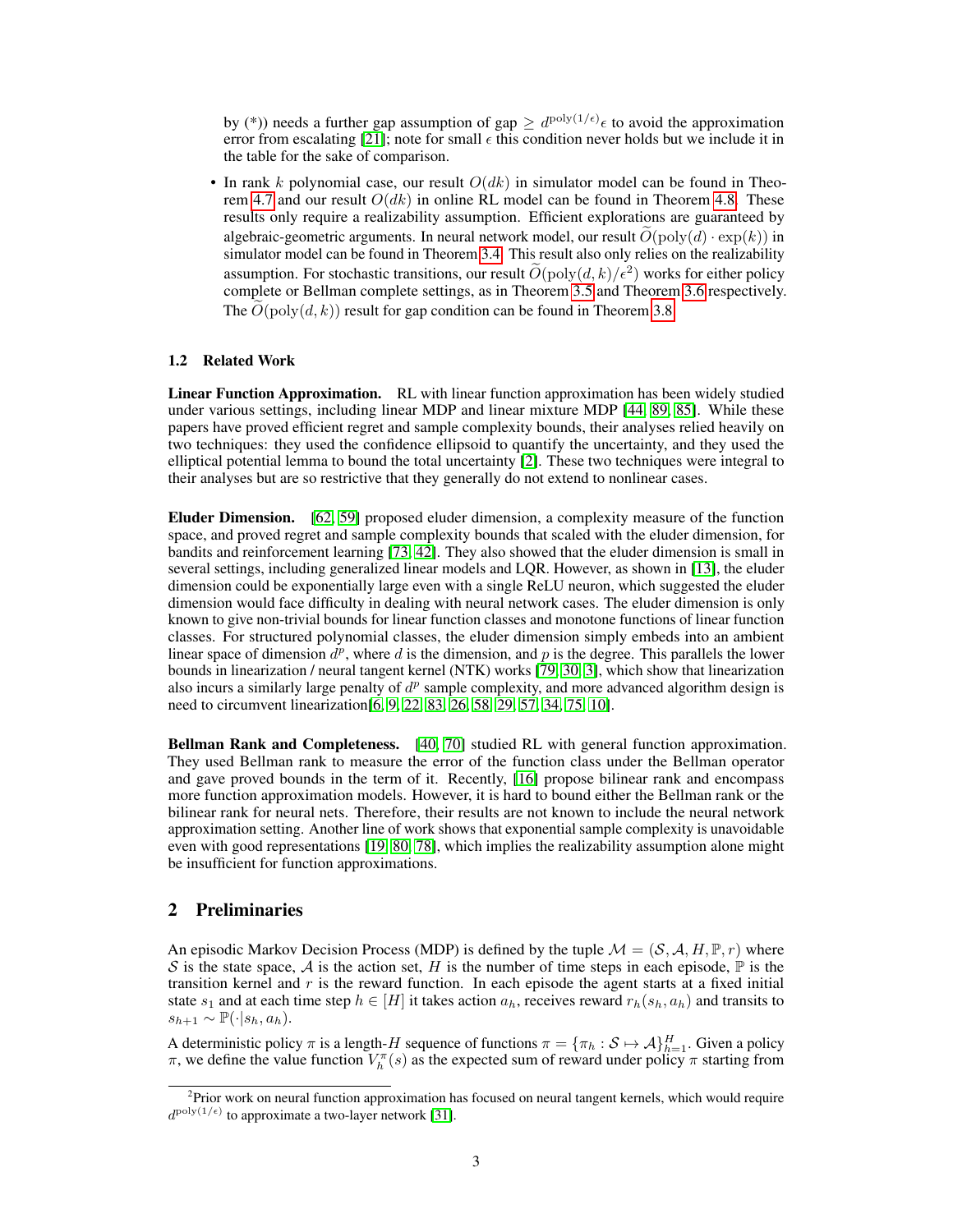$s_h = s$ :

$$
V_h^{\pi}(s) := \mathbb{E}\left[\sum_{t=h}^H r_t(s_t, a_t) | s_h = s\right]
$$

and we define the Q function  $Q_h^{\pi}(s, a)$  as the the expected sum of reward taking action a in state  $s_h = s$  and then following  $\pi$ :

$$
Q_h^{\pi}(s, a) := \mathbb{E}\left[\sum_{t=h}^H r_t(s_t, a_t)|s_h = s, a_h = a\right].
$$

The Bellman operator  $\mathcal{T}_h$  applied to Q-function  $Q_{h+1}$  is defined as follow

$$
\mathcal{T}_h(Q_{h+1})(s,a) := r_h(s,a) + \mathbb{E}_{s' \sim \mathbb{P}(\cdot | s,a)}[\max_{a'} Q_{h+1}(s',a')].
$$

There exists an optimal policy  $\pi^*$  that gives the optimal value function for all states, i.e.  $V_h^{\pi^*}(s)$  =  $\sup_{\pi} V_h^{\pi}(s)$  for all  $h \in [H]$  and  $s \in S$ . For notational simplicity we abbreviate  $V^{\pi^*}$  as  $V^*$  and correspondingly  $Q^{\pi^*}$  as  $Q^*$ . Therefore  $Q^*$  satisfies the following Bellman optimality equations for all  $s \in \mathcal{S}$ ,  $a \in \mathcal{A}$  and  $h \in [H]$ :

$$
Q_h^*(s, a) = \mathcal{T}_h(Q_{h+1}^*)(s, a).
$$

The goal is to find a policy  $\pi$  that is  $\epsilon$ -optimal in the sense that  $V_1^*(s_1) - V_1^{\pi}(s_1) \leq \epsilon$ , within a small number of samples. We consider two query models of interacting with MDP:

- In the simulator model ([\[45\]](#page-12-12), [\[67\]](#page-13-10)), the agent interacts with a black-box that simulates the MDP. At each time step  $h \in [H]$ , the agent can start at a state-action pair  $(s, a)$  and interact with the black box by executing some policy  $\pi$  chosen by the agent.
- In online RL, the agent can only start at the initial state and interact with the MDP by using a policy and observing the rewards and the next states. In each episode  $k$ , the agent proposes a policy  $\pi^k$  based on all history up to episode  $k-1$  and executes  $\pi^k$  to generate a single trajectory  $\{s_h^k, a_h^k\}_{h=1}^H$  with  $a_h^k = \pi_h^k(s_h^k)$  and  $s_{h+1}^k \sim \mathbb{P}(\cdot | s_h^k, a_h^k)$ .

#### 2.1 Function approximation

In reinforcement learning with value function approximation, the learner is given a function class  $\mathcal{F} = \mathcal{F}_1 \times \cdots \times \mathcal{F}_H$ , where  $\mathcal{F}_h \subset \{f : \mathcal{S} \times \mathcal{A} \mapsto [0, 1]\}$  is a set of candidate functions to approximate Q<sup>∗</sup>. The following assumption is commonly adopted in the literature [\[43,](#page-12-5) [74,](#page-14-15) [42,](#page-12-14) [17\]](#page-11-13).

<span id="page-3-0"></span>**Assumption 2.1** (Realizability).  $Q_h^* \in \mathcal{F}_h$  for all  $h \in [H]$ .

The function approximation is equipped with feature mapping  $\phi : \mathcal{S} \times \mathcal{A} \mapsto \{u \in \mathbb{R}^d : ||u||_2 \leq B_\phi\}$ that is known to the agent. We focus the continuous action setting (e.g. in control and robotics problems) and make the following regularity assumption on the feature function  $\phi$ .

**Assumption 2.2** (Bounded features). Assume  $\phi(s, a) \leq B_{\phi}, \forall (s, a) \in S \times A$ .

**Notation** For any vector  $x \in \mathbb{R}^d$ , let  $x_{\text{max}} := \max_{i \in [d]} x_i$  and  $x_{\text{min}} := \min_{i \in [d]} x_i$ . Let  $s_i(\cdot)$ denote the *i*-th singular value,  $s_{\min}(\cdot)$  denotes the minimum eigenvalue and  $s_{\max}(\cdot)$  denotes the maximum eigenvalue. The conditional number is defined by  $\kappa(\cdot) := s_{\max}(\cdot)/s_{\min}(\cdot)$ . We use  $\otimes$  to denote Kronecker product and  $\circ$  to denote Hadamard product. For a given integer H, we use [H] to denote the set  $\{1, 2, \ldots, H\}$ . For a function  $f : \mathfrak{X} \mapsto \mathfrak{Y}$ , we use  $f^{-1}(y) := \{x \in \mathfrak{X} : f(x) = y\}$ to denote the preimage of  $y \in \mathfrak{Y}$ . We use the shorthand  $x \leq y$   $(x \geq y)$  to indicate  $x \leq O(y)$  $(x \geq \Omega(y)).$ 

# 3 Neural Network Function Approximation

In this section we show sample-efficient algorithms with neural network function approximations. The function class of interest is given in the following definition. More general neural network class is discussed in Appendix [B.5.](#page--1-0)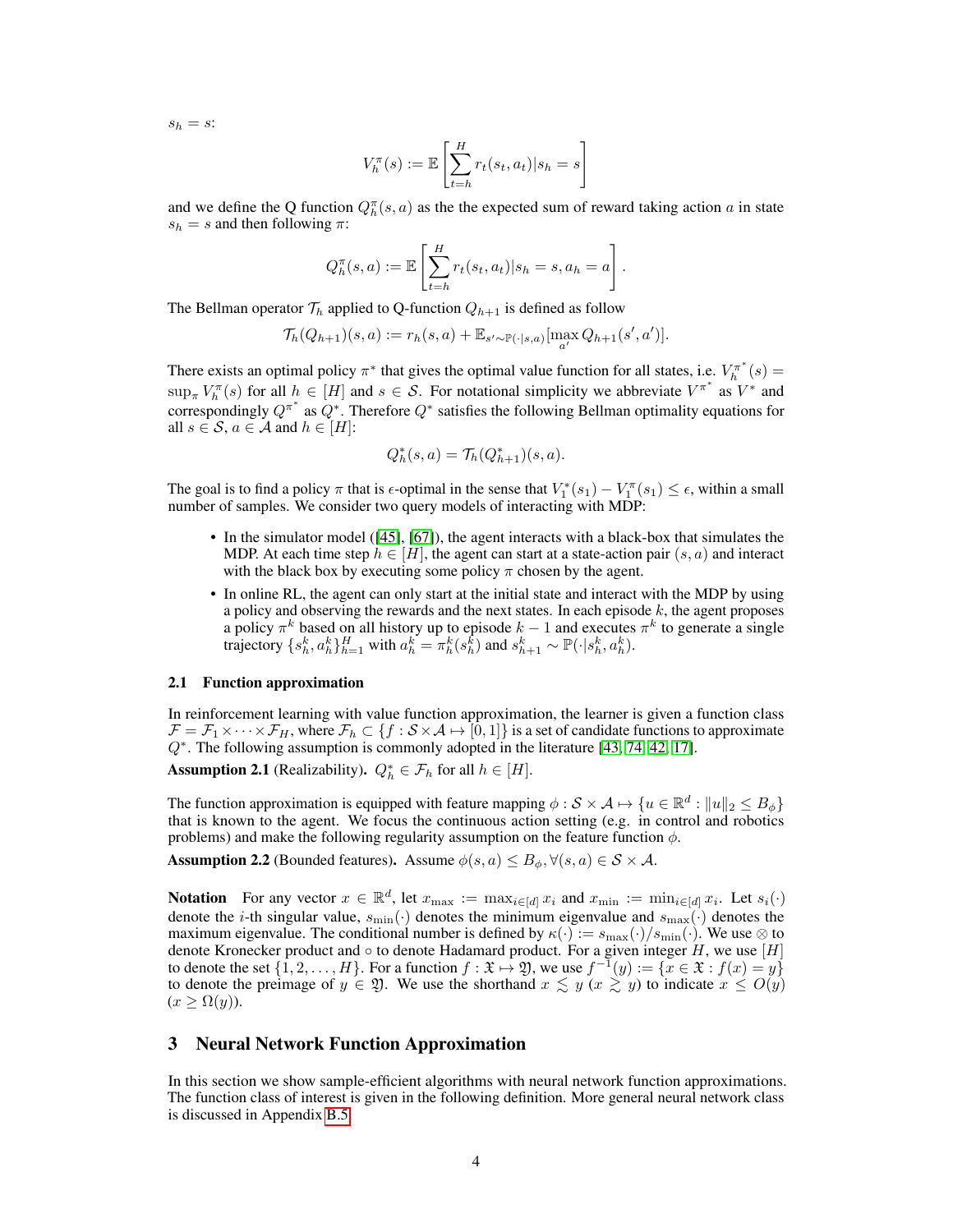**Definition 3.1** (Neural Network Function Class). We use  $\mathcal{F}_{NN}$  to denote the function class of  $f(\phi(s, a)) : S \times A \mapsto \mathbb{R}$  where  $f(x) = \langle v, \sigma(Wx) \rangle : \mathbb{R}^d \mapsto \mathbb{R}$  is a two-layer neural network where σ is ReLU,  $||W||_F \leq B_W$ ,  $v \in {\{\pm 1\}}^k$ ,  $\prod_{i=1}^k s_i(W)/s_{\min}(W) \leq \lambda$ ,  $s_{\max}(W)/s_{\min}(W) \leq \kappa$  and  $k \leq d$ . Here  $\phi : A \times S \mapsto \mathbb{R}^d$  is a known feature map whose image contains a ball  $\{u \in \mathbb{R}^d :$  $||u||_2 \leq \delta_\phi$  with  $\delta_\phi \geq d \cdot \text{polylog}(d).^3$  $\delta_\phi \geq d \cdot \text{polylog}(d).^3$ 

We introduce the following completeness properties in the setting of value function approximations. Along with Assumption [2.1,](#page-3-0) they are commonly adopted in the literature .

**Definition 3.2** (Policy complete). Given MDP  $M = (S, A, \mathbb{P}, r, H)$ , function class  $\mathcal{F}_h : S \times A \mapsto$  $\mathbb{R}, h \in [H]$  is called policy complete if for all  $\pi$  and  $h \in [H], Q_h^{\pi} \in \mathcal{F}_h$ .

**Definition 3.3** (Bellman complete). Given MDP  $M = (S, A, \mathbb{P}, r, H)$ , function class  $\mathcal{F}_h : S \times A \mapsto$  $\mathbb{R}, h \in [H]$  is called Bellman complete if for all  $h \in [H]$  and  $Q_{h+1} \in \mathcal{F}_{h+1}, \mathcal{T}_h(Q_{h+1}) \in \mathcal{F}_h$ .

#### 3.1 Warmup: Realizable  $Q^*$  with deterministic transition

We start by considering the case when the transition kernel is deterministic. In this case only Assumption [2.1](#page-3-0) is required for the expressiveness of neural network function approximations. Algorithm [1](#page-4-2) learns optimal policy from time step H to 1. Suppose we have learned policies  $\pi_{h+1}, \ldots, \pi_H$  at level h and they are exactly the optimal policies. We first explore features  $\phi(s_h^i, a_h^i)$  over a standard Gaussian distribution, and if  $\|\phi(s_h^i, a_h^i)\|_2 \ge \delta_\phi$  then we simply skip this trial. Recall that  $\delta_{\phi} \geq d \cdot \text{poly} \log(d)$ , so with high probability (w.r.t d) almost all feature samples will be explored. We next construct an estimate  $\hat{Q}_h^i$  of  $Q^*(s_h^i, a_h^i)$  by collecting cumulative rewards using  $\pi_{h+1}, \dots, \pi_H$  as the roll-out. Since the transition is deterministic,  $\hat{Q}_h^i = Q^*(s_h^i, a_h^i)$  for all explored samples  $(s_h^i, a_h^i)$ . Recall that  $Q_h^*$  is a two-layer neural network, we can now recover its parameters in Line [12](#page-4-2) exactly by invoking techniques in neural network optimization (see, e.g. [\[39,](#page-12-13) [27,](#page-11-14) [90\]](#page-15-2)). Details of this step can be found in Appendix [B.5,](#page--1-0) where the method is mainly based on [\[90\]](#page-15-2). This means the reconstructed  $\hat{Q}_h$  in Line [13](#page-4-2) is precisely  $Q^*$ , and the algorithm can thus find optimal policy  $\pi_h^*$  in the h-th level.

<span id="page-4-2"></span>

|  |  |  |  | <b>Algorithm 1</b> Learning realizable $Q^*$ with deterministic transition |  |
|--|--|--|--|----------------------------------------------------------------------------|--|
|--|--|--|--|----------------------------------------------------------------------------|--|

1: for  $h = H, \ldots 1$  do 2: Sample  $x_h^i$ ,  $i \in [n]$  from standard Gaussian  $\mathcal{N}(0, I_d)$ 3: for  $i \in [n]$  do 4: **if**  $||x_h^i|| \le \delta_\phi$  then 5: Find  $(s_h^i, a_h^i) \in \phi^{-1}(x_h^i)$  and locate the state  $s_h^i$  in the generative model 6: Pull action  $a_h^i$  and use  $\pi_{h+1}, \ldots, \pi_H$  as the roll-out to collect rewards  $r_h^{(i)}$  $\binom{i}{h},\ldots,r_H^{(i)}$ H 7: Construct estimation  $\widehat{Q}_h^i \leftarrow r_h^{(i)} + \cdots + r_H^{(i)}$ H 8: else 9: Let  $\widehat{Q}_h^i \leftarrow 0$ . 10: **end if** 11: end for 12: Compute  $(v_h, W_h) \leftarrow \text{NEURALNETRECOVERY}(\{(x_h^i, \hat{Q}_h^i) : i \in [n]\})$ 13: Set  $\widehat{Q}_h(s, a) \leftarrow v_h^{\top} \sigma(W_h \phi(s, a))$ 14: Let  $\pi_h(s) \leftarrow \arg \max_{a \in \mathcal{S}} \widehat{Q}_h(s, a)$ 15: end for 16: **Return**  $\pi_1, \ldots, \pi_H$ 

<span id="page-4-0"></span>**Theorem 3.4.** *(Informal) If*  $n \geq d \cdot \text{poly}(\kappa, k, \lambda, \log d, B_W, B_{\phi}, H)$ *, then with high probability Algorithm [1](#page-4-2) learns the optimal policy.*

The formal statement and complete proof are deferred to the Appendix [B.1.](#page--1-1) The main idea of exact neural network recovery can be summarized in the following. We first use method of moments to

<span id="page-4-1"></span><sup>&</sup>lt;sup>3</sup>Here the  $\delta_{\phi}$  is chosen only for simplicity. In general this assumption can be relaxed to that the image of  $\phi$ contains an arbitrary dense ball near the origin, since one can always rescale the feature mapping in the neural function approximation.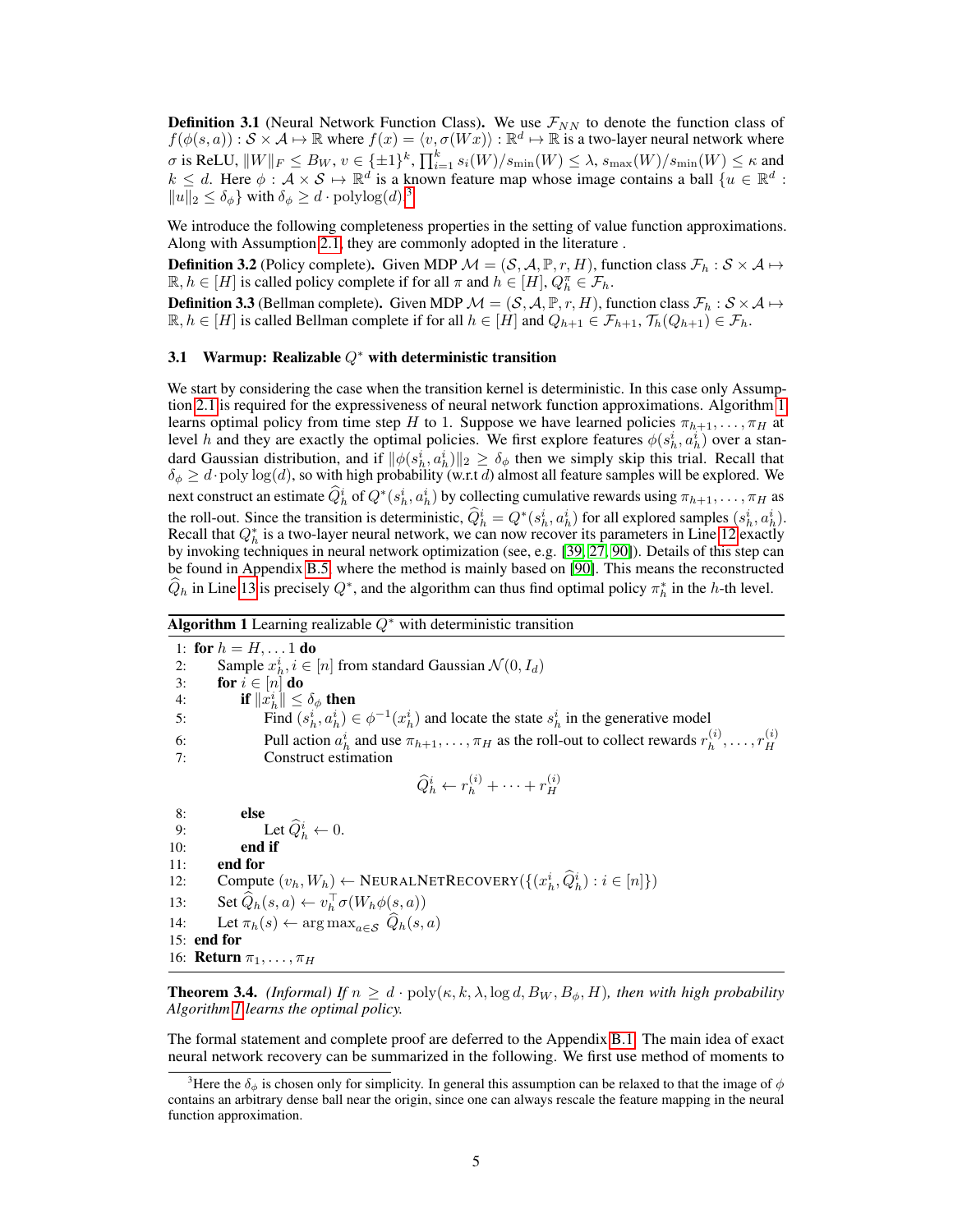find a 'rough' parameter recovery. If this 'rough' recovery is sufficiently close to the true parameter, the empirical  $\ell_2$  loss function is locally strongly convex and there is unique global minimum. Then we can apply gradient descent to find this global minimum which is exactly the true parameter.

#### 3.2 Policy complete neural function approximation

Now we consider general stochastic transitions. Difficulties arise in this scenario due to noises in the estimation of Q-functions. In the presence of model misspecification, these noises cause estimation errors to amplify through levels and require samples to be exponential in  $H$ . In this section, we show that neural network function approximation is still learnable, assuming the function class  $\mathcal{F}_{NN}$  is policy complete with regard to MDP M. Thus for all  $\pi \in \Pi$ , we can denote  $Q_h^{\pi}(s, a) = \langle v^{\pi}, \sigma(W^{\pi} \phi(s, a)) \rangle.$ 

<span id="page-5-1"></span>Algorithm 2 Learn policy complete NN with simulator.

1: for  $h = H, \ldots 1$  do 2: Sample  $x_h^i$ ,  $i \in [n]$  from standard Gaussian  $\mathcal{N}(0, I_d)$ 3: for  $i \in [n]$  do 4: **if**  $||x_h^i|| \le \delta_\phi$  then 5: Find  $(s_h^i, a_h^i) \in \phi^{-1}(x_h^i)$  and locate the state  $s_h^i$  in the generative model 6: Pull action  $a_h^i$  and use  $\pi_{h+1}, \ldots, \pi_H$  as the roll-out to collect rewards  $r_h^{(i)}$  $\binom{i}{h},\ldots,r_H^{(i)}$ 7: Construct unbiased estimation of  $Q_h^{\pi_{h+1},..., \pi_H}(s_h^i, a_h^i)$  $\widehat{Q}_h^i \leftarrow r_h^{(i)} + \cdots + r_H^{(i)}$ H 8: else 9: Let  $\widehat{Q}_h^i \leftarrow 0$ . 10: end if 11: end for 12: Compute  $(v_h, W_h) \leftarrow \text{NEURALNETNOISYRECOVERY}(\{(x_h^i, \hat{Q}_h^i) : i \in [n]\})$ 13: Set  $\widehat{Q}_h(s, a) \leftarrow v_h^{\top} \sigma(W_h \phi(s, a))$ 14: Let  $\pi_h(s) \leftarrow \arg \max_{a \in \mathcal{S}} \widehat{Q}_h(s, a)$ 15: end for 16: **Return**  $\pi_1, \ldots, \pi_H$ 

H

Algorithm [2](#page-5-1) learns policy from level  $H, H - 1, \ldots, 1$ . In level h, the algorithm has learned policy  $\pi_{h+1}, \ldots, \pi_H$  that is only sub-optimal by  $(H-h)\epsilon/H$ . Then it explores features  $\phi(s, a)$  from  $\mathcal{N}(0, I_d)$ . The algorithm then queries  $(s, a)$  and uses learned policy  $\pi_{h+1}, \dots, \pi_H$  as roll out to collect an unbiased estimate of the Q-function  $Q_h^{\pi_{h+1},\dots,\pi_H}(s, a)$ . Since  $Q_h^{\pi_{h+1},\dots,\pi_H}(s, a) \in \mathcal{F}_{NN}$  is a two-layer neural network, it can then be recovered from samples. Details of this step can be found in Appendix [B.5,](#page--1-0) where the methods are mainly based on [\[90\]](#page-15-2). The algorithm then reconstructs this Q-function and finds its optimal policy  $\pi_h$ .

<span id="page-5-0"></span>**Theorem 3.5.** *(Informal) Fix*  $\epsilon$ ,  $t$ , if  $n \geq \epsilon^{-2} \cdot d \cdot \text{poly}(\kappa, k, B_W, B_\phi, H, \log(d/t))$ , then with *probability at least*  $1 - t$  *Algorithm* [2](#page-5-1) *returns an*  $\epsilon$ *-optimal policy*  $\pi$ *.* 

The formal statement and complete proof are deferred to Appendix [B.2.](#page--1-2) Notice that unlike the case of Theorem [3.4,](#page-4-0) the sample complexity does not depend on  $\lambda$ , thus avoiding the potential exponential dependence in k.

The main idea of the proof is that at each time step a neural network surrogate of  $Q^*$  can be constructed by the policy already learned. Suppose we have learned  $\pi_{h+1}, \ldots, \pi_H$  in level h, then from policy completeness  $Q_{h_1}^{\pi_{h_1},\dots,\pi_H}$  belongs to  $\mathcal{F}_{NN}$  and we can interact with the simulator to obtain its estimate  $\widehat{Q}_h$ . If  $\|\widehat{Q}_h - Q_h^{\pi_{h+1},..., \pi_H}\|_{\infty}$  is small, the optimistic planning based on  $\widehat{Q}_h$  is not far from the optimal policy of  $Q_h^{\pi_{h+1},..., \pi_H}$ . Therefore the errors can be decoupled into the errors i  $Q_h^{\pi_{h+1},..., \pi_H}$  and the suboptimality of  $Q_h^{\pi_{h+1},..., \pi_H}$ , which depends on level  $h+1$ . This reasoning can then be recursively performed to level H, and thus we can bound the suboptimality of  $\pi_h$ .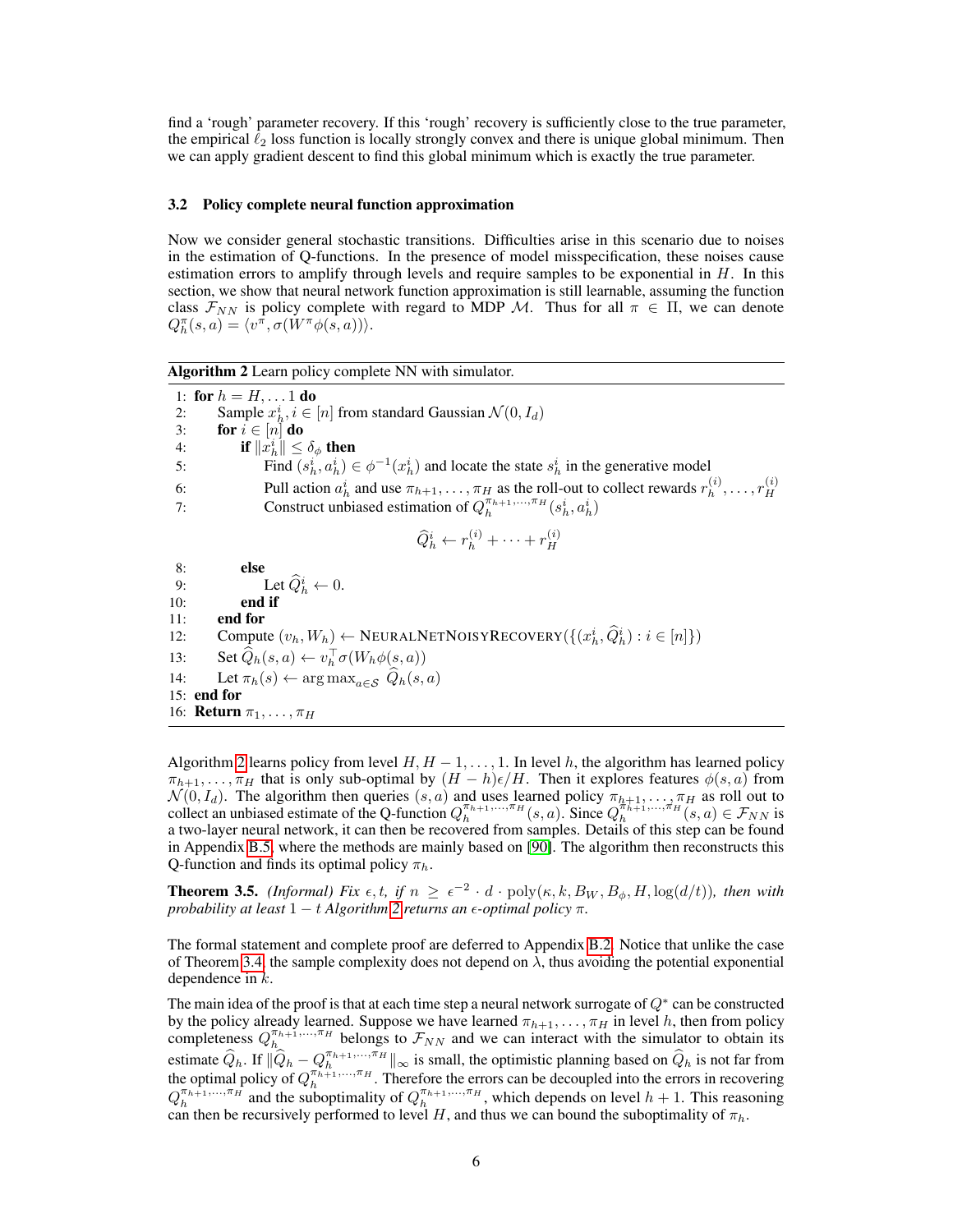#### 3.3 Bellman complete neural function approximation

In addition to policy completeness, we show that neural network function approximation can also learn efficiently under the setting where the function class  $\mathcal{F}_{NN}$  is Bellman complete with regard to MDP M. Specifically, for  $Q_{h+1} \in \mathcal{F}_{h+1}$ , there are  $v^{Q_{h+1}}$  and  $W^{Q_{h+1}}$  such that  $\mathcal{T}_h(Q_{h+1})(s, a)$  $\langle v^{Q_{h+1}}, \sigma(\tilde{W}^{Q_{h+1}}\phi(s,a)) \rangle.$ 

Algorithm [3](#page-6-2) is similar to the algorithm in previous section. Suppose in level  $h$ , the algorithm has constructed the Q-function  $\hat{Q}_{h+1}(s, a) = v_{h+1}^{\top} \sigma(W_{h+1} \phi(s, a))$  that is  $(H - h)\epsilon/H$ -close to the optimal  $Q_{h+1}^*$ . It then recovers weights  $v_h$ ,  $W_h$  from  $\mathcal{T}_h(\widehat{Q}_{h+1})(s, a) = \langle v^{\widehat{Q}_{h+1}}, \sigma(W_{h}^{\widehat{Q}_{h+1}}\phi(s, a)) \rangle$ , using unbiased estimates  $r_h(s_h^i, a_h^i) + \hat{V}_{h+1}(s_{h+1}^i)$ . The Q-function  $\hat{Q}_h(s, a) = v_h^{\top} \sigma(W_h \phi(s, a))$ reconstructed from weights  $v_h$ ,  $W_h$  is thus  $(H - h + 1)\epsilon/H$ -close to the  $Q_h^*$ .

<span id="page-6-2"></span>Algorithm 3 Learn Bellman complete NN with simulator.

1: for  $h = H, \ldots 1$  do 2: Sample  $x_h^i$ ,  $i \in [n]$  from standard Gaussian  $\mathcal{N}(0, I_d)$ 3: for  $i \in [n]$  do 4: **if**  $||x_h^i|| \le \delta_\phi$  then 5: Find  $(s_h^i, a_h^i) \in \phi^{-1}(x_h^i)$  and locate the state  $s_h^i$  in the generative model 6: Pull action  $a_h^i$  and and observe  $r_h(s_h^i, a_h^i), s_{h+1}^i$ 7: Construct unbiased estimation of  $\mathcal{T}_h(\widehat{Q}_{h+1})(s_h^i, a_h^i)$  $\widehat{Q}^i_h \leftarrow r_h(s^i_h, a^i_h) + \widehat{V}_{h+1}(s^i_{h+1})$ 8: else 9: Let  $\widehat{Q}_h^i \leftarrow 0$ . 10: end if 11: end for 12: Compute  $(v_h, W_h) \leftarrow \text{NEURALNETNOISYRECOVERY}(\{(x_h^i, \hat{Q}_h^i) : i \in [n]\})$ 13: Set  $\widehat{Q}_h(s, a) \leftarrow v_h^{\top} \sigma(W_h \phi(s, a))$  and  $\widehat{V}_h \leftarrow \max_{a \in \mathcal{A}} \widehat{Q}_h(s, a)$ 14: Let  $\pi_h(s) \leftarrow \arg \max_{a \in A} \widehat{Q}_h(s, a)$ 15: end for 16: **Return**  $\pi_1, \ldots, \pi_H$ 

<span id="page-6-0"></span>**Theorem 3.6.** *(Informal) Fix*  $\epsilon$ , t, if  $n \geq \epsilon^{-2} \cdot d \cdot \text{poly}(\kappa, k, B_W, B_\phi, H, \log(d/t))$ , then with *probability at least*  $1 - t$  *Algorithm 3 returns an*  $\epsilon$ *-optimal policy*  $\pi$ *.* 

Due to Bellman completeness, the error of estimation  $\hat{Q}_h$  can be controlled recursively. In fact, we can show  $||\hat{Q}_h - Q^*(s, a)||_{\infty}$  is small by induction. The formal statement and detailed proof are deferred to Appendix [B.3.](#page--1-3) Similar to Theorem [3.5,](#page-5-0) the sample complexity does not explicitly depend on  $\lambda$ , thus avoiding potentially exponential dependence in k.

#### 3.4 Realizable  $Q^*$  with optimality gap

In this section we consider MDPs where there is a non-zero gap between the optimal policy and any other ones. This concept, known as optimality gap, is widely used in reinforcement learning and bandit literature [\[20,](#page-11-1) [19,](#page-11-5) [21\]](#page-11-4).

Definition 3.7. The optimality gap is defined as

$$
\rho = \inf_{a: Q^*(s, a) \neq V^*(s)} V^*(s) - Q^*(s, a).
$$

<span id="page-6-1"></span>We show that in the presence positive optimality gap, there exists an algorithm that can learn the optimal policy with polynomial samples even without the completeness assumptions. Intuitively, this is because one only needs to recover the neural network up to precision  $\rho/4$  in order to make sure the greedy policy is identical to the optimal one. The formal statement and proof are deferred to Appendix [B.4.](#page--1-4)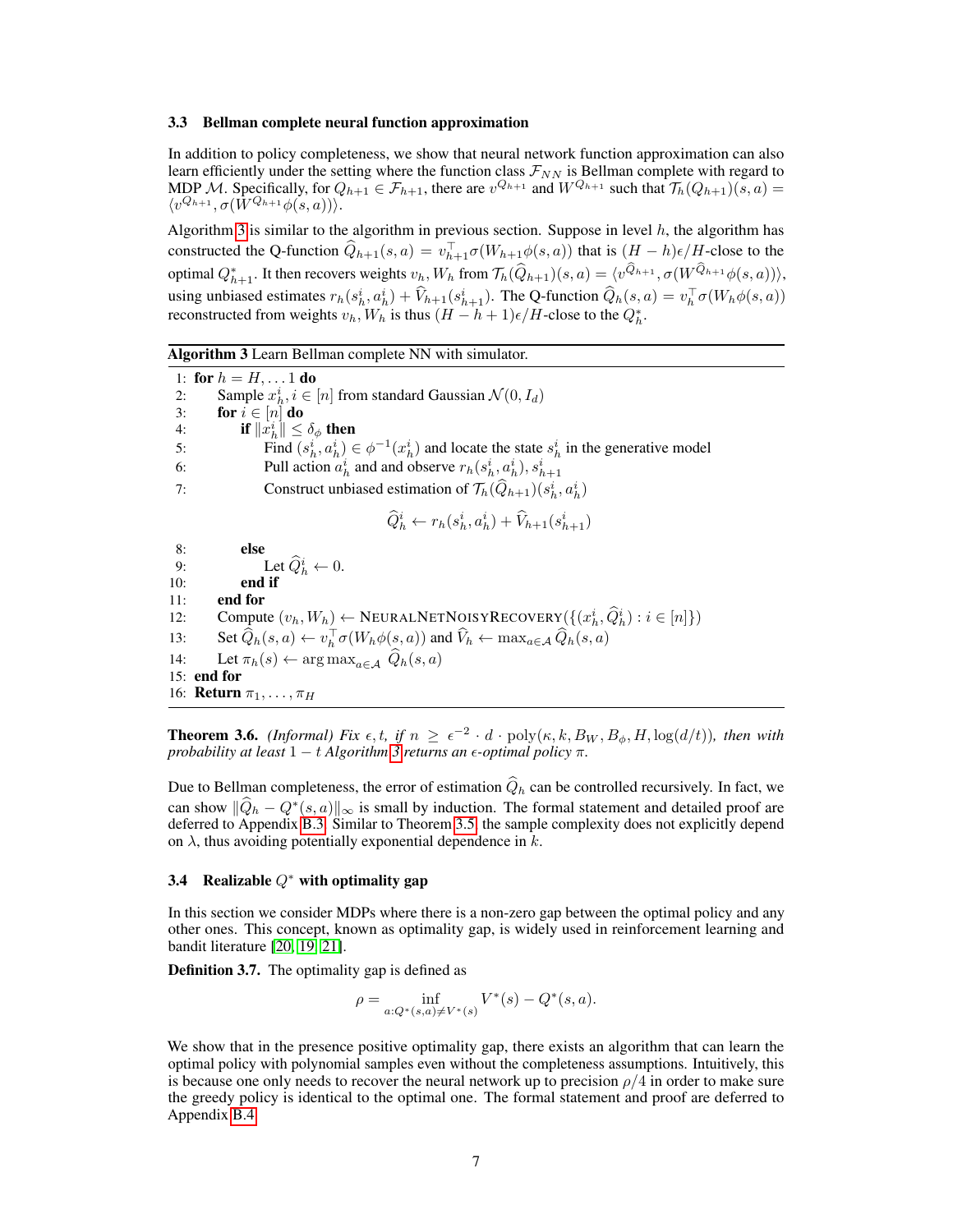**Theorem 3.8.** *(Informal) Fix*  $t \in (0,1)$ *, if*  $n = \frac{d}{\rho^2} \cdot \text{poly}(\kappa, k, B_W, B_\phi, H, \log(d/t))$ *, then with* probability at least  $1-t$  there exists an algorithm that returns the optimal policy  $\pi^*.$ 

Remark 3.9. *In all aforementioned methods, there are two key components that allow efficient learning. First, the exploration is conducted in a way that guarantees an*  $\ell_{\infty}$  *recovery of candidate functions. By* ℓ<sup>∞</sup> *recovery we mean the algorithm recovers a candidate Q-function in this class deviating from the target function* Q<sup>∗</sup> *by at most* ϵ *uniformly for all state-action pairs in the domain of interest. This notion of learning guarantee has received study in active learning [\[33,](#page-11-15) [46\]](#page-12-15) and recently gain interest in contextual bandits [\[25\]](#page-11-16). Second, the agent constructs unbiased estimators of certain approximations to* Q<sup>∗</sup> *that lie in the neural function approximation class. This allows the recovery error to decouple linearly across time steps, which is made possible in several well-posed MDP instances, such as deterministic MDPs, MDPs with completeness assumptions, and MDPs with gap conditions. In principle, we note that provably efficient RL algorithms with general function approximation is possible as long as the above two components are present. We will see in the next section another example of learning RL with highly non-convex function approximations, where the function class of interest, admissible polynomial families, also allows for exploration schemes to achieve*  $ℓ_{∞}$  *recovery.* 

# 4 Polynomial Realizability

In this section, we study the sample complexity to learn deterministic MDPs under polynomial realizability. We identify sufficient and necessary conditions for efficiently learning the MDPs for two different settings — the generative model setting and the online RL setting. Specifically, we show that if the image of the feature map  $\phi_h(s_h, a_h)$  satisfies some positive measure conditions, then by random exploring, we can identify the optimal policy with samples linear in the algebraic dimension of the underlying polynomial class. We also provide a lower bound example showing the separation between the two settings.

Next, we introduce the notion of **Admissible Polynomial Families**, which are the families of structured polynomials that enable efficient learning.

**Definition 4.1** (Admissible Polynomial Families). For  $x \in \mathbb{R}^d$ , denote  $\widetilde{x} = [1, x^\top]^\top$ . Let  $\mathcal{X} := \{\widetilde{x} \otimes p : x \in \mathbb{R}^d\}$ . For any algebraic variety  $\mathcal{Y}$ , we define  $\mathcal{F}_1 := \{f_2(x) = \langle \Theta, \widetilde{x} \otimes p \rangle : \Theta \$  $\{\tilde{x}^{\otimes p}: x \in \mathbb{R}^d\}$ . For any algebraic variety V, we define  $\mathcal{F}_v := \{f_{\Theta}(x) = \langle \Theta, \tilde{x}^{\otimes p} \rangle : \Theta \in \mathcal{V}\}$  as the polynomial family parameterized by  $\Theta \in \mathcal{V}$ . We say  $\mathcal{F}_{\mathcal{V}}$  is admissible<sup>[4](#page-7-1)</sup> w.r.t. X, if for any  $\Theta \in \mathcal{V}$ ,  $\dim(\mathcal{X} \cap \{X \in \mathcal{X} : \langle X, \Theta \rangle = 0)\}) < \dim(\mathcal{X}) = d$ . We define the dimension D of the family to be the dimension of  $V$ .

The following theorem shows that to learn an admissible polynomial family, the sample complexity only scales with the algebraic dimension of the polynomial family.

**Theorem 4.2** ([\[36\]](#page-12-16)). *Consider the polynomial family*  $\mathcal{F}_{\mathcal{V}}$  *of dimension D. For*  $n \geq 2D$ *, there exists* a Lebesgue-measure zero set  $N \in \mathbb{R}^d \times ... \mathbb{R}^d$ , such that if  $(x_1, \cdots, x_n) \notin N$ , for any  $y_i$ , there is a *unique*  $f$  *(or no such*  $f$ *) to the system of equations*  $y_i = f(x_i)$  *for*  $f \in \mathcal{F}_\mathcal{V}$ .

We give two important examples of admissible polynomial families with low dimension.

<span id="page-7-0"></span>**Example 4.3.** (Low-rank Polynomial of rank k) The function  $f \in \mathcal{F}_{\mathcal{V}}$  is a polynomial with k terms, that is

$$
F(x) = \sum_{i=1}^{k} \lambda_i \langle v_i, x \rangle^{p_i},
$$

where  $p = \max\{p_i\}$ . The dimension of this family is upper bounded by  $D \leq dk$ . Neural network with monomial/polynomial activation functions are low-rank polynomials.

**Example 4.4.** The function  $f \in \mathcal{F}_{\mathcal{V}}$  is of the form  $f(x) = q(Ux)$ , where  $U \in \mathbb{R}^{k \times d}$  and q is a degree p polynomial. The polynomial q and matrix  $U$  are unknown. The dimension of this family is upper bounded by  $D \leq d(k+1)^p$ .

Next, we introduce the notion of positive measure.

<span id="page-7-1"></span><sup>&</sup>lt;sup>4</sup>Admissible means the dimension of  $X$  decreases by one when there is an additional linear constraint  $\langle \Theta, X \rangle = 0$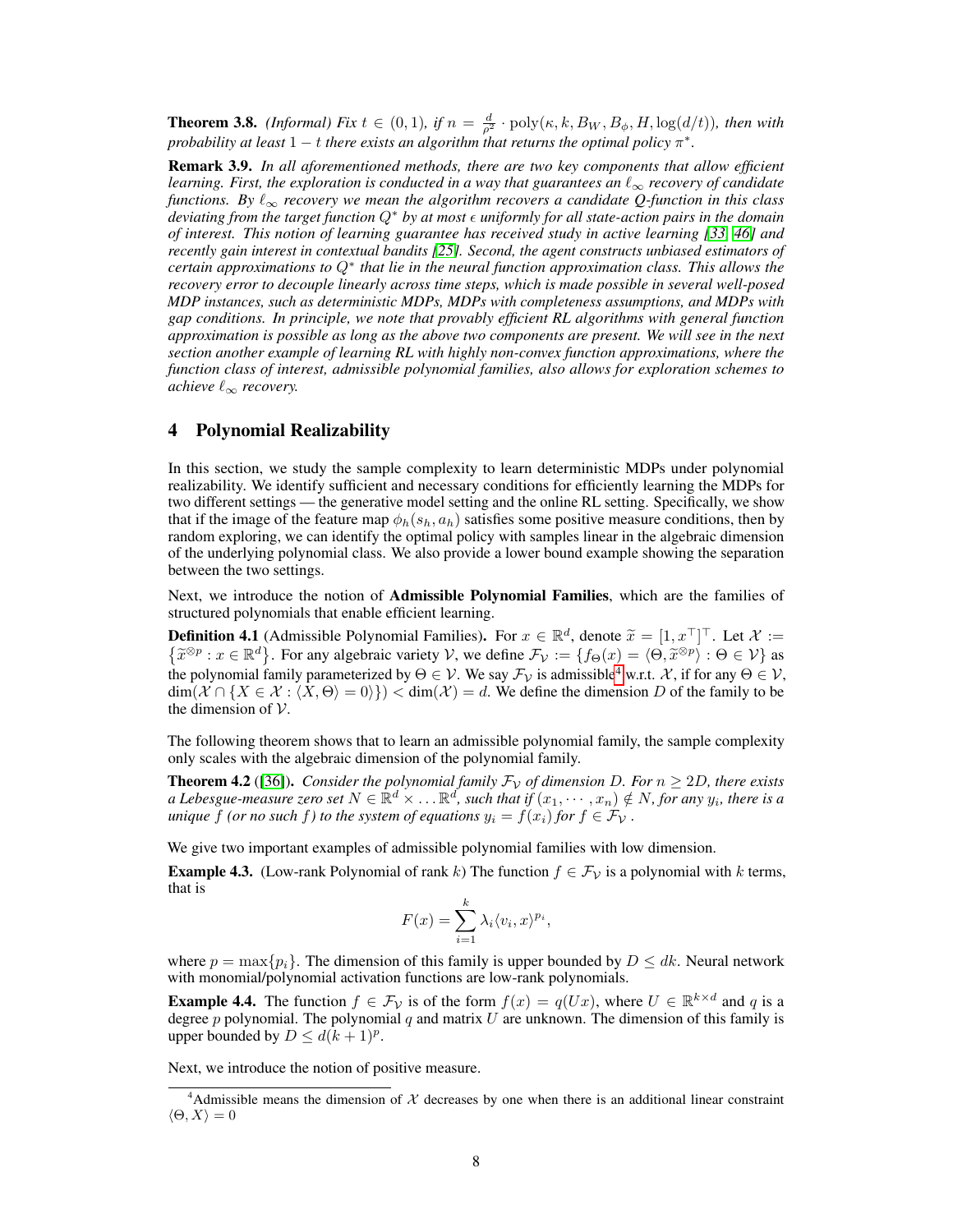**Definition 4.5.** We say a measurable set  $E \in \mathbb{R}^d$  is of positive measure if  $\mu(E) > 0$ , where  $\mu$  is the standard Lebesgue measure on  $\mathbb{R}^d$ .

If a measurable set E satisfies  $\mu(E) > 0$ , then there exists a procedure to draw samples from E, such that for any  $N \subset \mathbb{R}^d$  of Lebesgue-measure zero, the probability that the sample falls in N is zero. In fact, the sampling probability can be given by  $\mathbb{P}_{x \in \mathcal{N}(0,I_d)}(\cdot|x \in E)$ . The intuition behind its definition is that for all admissible polynomial families, the set of  $(x_1, \dots, x_n)$  with "redundant" information" about learning the parameter Θ is of Lebesgue-measure zero. Therefore, a positive measure set allows you to query randomly and avoids getting coherent measurements.

Next two theorems identify the sufficent conditions for efficiently learning deterministic MDPs under polynomial realizability. Specifically, under online RL setting, we require the strong assumption that the set  $\{\phi_h(s, a)|a \in \mathcal{A}\}\$ is of positive measure for all  $h \in [H]$  and all  $s \in \mathcal{S}$ , while under generative model setting, we only require the union set  $\bigcup_{s \in S} {\{\phi_h(s, a) | a \in \mathcal{A}\}}$  to be of positive measure for all  $h \in [H]$ . The algorithms for solving the both cases are summarized in Algorithms [4](#page-8-2) and [5.](#page-8-3)

<span id="page-8-4"></span>**Assumption 4.6** (Polynomial Realizability). For all  $h \in [H]$ ,  $Q_h^*(s_h, a_h)$ , viewed as the function of  $\phi_h(s_h, a_h)$ , lies in some admissible polynomial family  $\mathcal{F}_{\mathcal{V}_h}$  with dimension bounded by D.

<span id="page-8-0"></span>**Theorem 4.7.** For the generative model setting, assume that the set  $\{\phi_h(s, a) \mid s \in \mathcal{S}, a \in \mathcal{A}\}\$ is of *positive measure at any level* h*. Under the polynomial realizability, Algorithm [4](#page-8-2) almost surely learns the optimal policy*  $\pi^*$  *with at most*  $N = 2DH$  *samples.* 

<span id="page-8-1"></span>**Theorem 4.8.** For the online RL setting, assume that  $\{\phi_h(s, a) \mid a \in A\}$  is of positive measure for *every state* s *at every level* h*. Under polynomial realizability, within* T = 2DH *episodes, Algorithm [5](#page-8-3)* learns the optimal policy  $\pi^*$  almost surely.

<span id="page-8-2"></span>Algorithm 4 Dynamic programming under generative model settings

- 1: for  $h = H, \cdots, 1$  do
- 2: Sample 2D points  $\{\phi_h(s_h^{(i)})\}$  $\binom{i}{h}, a\binom{i}{h}$  $\{(\phi_h^{(i)})\}_{i=1}^{2D}$  according to  $\mathbb{P}_{x \in \mathcal{N}(0,I_d)}(\cdot | x \in E_h)$  where  $E_h =$  $\{\phi_h(s,a) \mid s \in \mathcal{S}, a \in \mathcal{A}\}.$
- 3: Query the generative model with state-action pair  $(s_h^{(i)}, a_h^{(i)})$  at level h for  $i = 1, \ldots, 2D$ ,  $h^{-1}$ ,  $u_h$ and observe the next state  $\tilde{s}_h^{(i)}$  $\binom{i}{h}$  and reward  $r_h^{(i)}$  $\stackrel{(i)}{h}$ .
- 4: Solve for  $Q_h^*$  with the 2D equations  $Q_h^*(s_h^{(i)})$  $\binom{i}{h}, a\binom{i}{h}$  $(r_h^{(i)}) = r_h^{(i)} + V_{h+1}^*(\tilde{s}_h^{(i)})$  $\binom{i}{h}$ .
- 5: Set  $\pi_h^*(s) = \arg \max_a Q_h^*(s, a)$  and  $V_h^*(s) = \max_a Q_h^*(s, a)$ .
- 6: end for
- 7: Output  $\pi^*$

<span id="page-8-3"></span>Algorithm 5 Dynamic programming under online RL settings

1: for  $h = H, \cdots, 1$  do

- 2: Fix any action sequence  $a_1, \dots, a_{h-1}$ .<br>3: Play  $a_1, \dots, a_{h-1}$  for the first  $h-1$
- Play  $a_1, \dots, a_{h-1}$  for the first  $h 1$  levels and reach a state  $s_h$ . Sample 2D points  $\{\phi_h(s_h,a_h^{(i)})$  $\{a_h^{(i)}\}_{i=1}^{2D}$  according to  $\mathbb{P}_{x \in \mathcal{N}(0,I_d)}(\cdot | x \in E_h)$  where  $E_h = \{ \phi_h(s_h, a) \mid a \in \mathcal{A} \}.$
- 4: Play  $a_h^{(i)}$ (i) at  $s_h$  for  $i = 1, ..., 2D$ , and observe the next state  $\tilde{s}_h^{(i)}$  $\binom{i}{h}$  and reward  $r_h^{(i)}$  $\stackrel{(i)}{h}$ .
- 5: Solve for  $Q_h^*$  with the 2D equations  $Q_h^*(s_h^{(i)})$  $\binom{i}{h}, a\binom{i}{h}$  $(r_h^{(i)}) = r_h^{(i)} + V_{h+1}^*(\tilde{s}_h^{(i)})$  $\binom{v}{h}$ .
- 6: Set  $\pi_h^*(s) = \arg \max_a Q_h^*(s, a)$  and  $V_h^*(s) = \max_a Q_h^*(s, a)$ .
- 7: end for
- 8: Output  $\pi^*$

We remark that our Theorem [4.8](#page-8-1) for learning MDPs under the online RL setting relies on a very strong assumption that allows the learner to explore randomly for any state. However, this assumption is necessary in some sense, as is suggested by our lower bound example in the next subsection.

#### 4.1 Necessity of Generic Feature Maps in Online RL

In this section, we consider lower bounds for learning deterministic MDPs with polynomial realizable  $Q^*$  under online RL setting. Our goal is to show that in the online setting the generic assumption on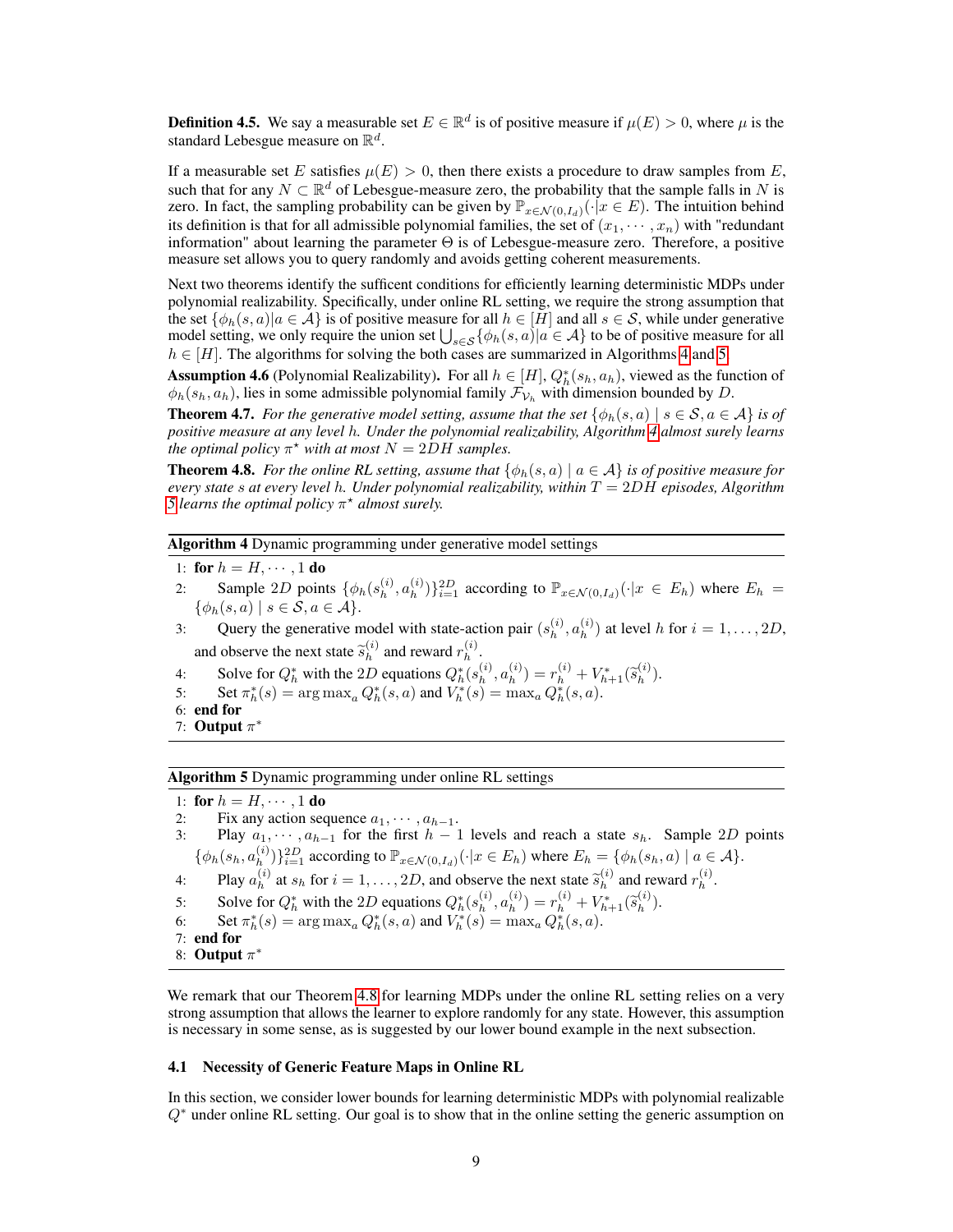the feature maps  $\phi_h(s, \cdot)$  is necessary. On the contrary, under the generative model setting one can efficiently learn the MDPs without such a strong assumption, since at every level  $h$  the we can set the state arbitrarily.

**MDP construction** We briefly introduce the intuition of our construction. Consider a family of MDPs with only two states  $\mathcal{S} = \{S_{\text{good}}, S_{\text{bad}}\}$ . we set the feature map  $\phi_h$  such that, for the good state  $S_{\text{good}}$ , it allows the learner to explore randomly, i.e.,  $\{\phi_h(S_{\text{good}}, a) \mid a \in \mathcal{A}\}\$ is of postive measure.

However, for the bad state  $S<sub>bad</sub>$ , all actions are mapped to some restricted set, which forbids random exploration, i.e.,  $\{\phi_h(S_{bad}, a) \mid a \in \mathcal{A}\}\$ is measure zero. This is illustrated in Figure [1.](#page-9-0)

Specifically, at least  $\Omega(d^p)$  actions are needed to identify the groud-truth polynomial of  $Q_h^*$  for  $S_{bad}$ , while  $O(d)$  actions suffice for  $S_{\text{good}}$ .

<span id="page-9-0"></span>The transition  $\mathbb{P}_h$  is constructed as  $\mathbb{P}_h(s_{bad}|s,a) = 1$  for all  $s \in \mathcal{S}, a \in \mathcal{A}$ , which means it is impossible for the online scenarios to reach the good state for  $h > 1$ .



Figure 1: An illustration of the hard case for deterministic MDPs with polynomial realizable  $Q^*$ . The image of the feature map  $\phi_h$  at  $S_{good}$  is of positive measure, while the image of  $\phi_h$  at  $S_{bad}$  is not. This makes it difficult to learn under the online RL setting.

Theorem 4.9. *There exists a family of MDPs satisfying Assumption [4.6,](#page-8-4) such that the set*  $\{\phi_h(s, a) \mid s \in \mathcal{S}, a \in \mathcal{A}\}\$ is of positive measure at any level h, but for all h there is some  $s_{\text{bad}} \in \mathcal{S}$ *such that*  $\{\phi_h(s_{bad}, a) \mid a \in \mathcal{A}\}\$ is measure zero. Under the online RL setting, any algorithm needs to play at least  $\Omega(d^p)$  episodes to identify the optimal policy. On the contrary, under the generative *model setting, only* O(d)H *samples are needed.*

# 5 Conclusions

In this paper, we consider neural network and polynomial function approximations in the simulator and online settings. To our knowledge, this is the first paper that shows sample-efficient reinforcement learning is possible with neural net function approximation. Our results substantially improve upon what can be achieved with existing results that primarily rely on embedding neural networks into linear function classes. The analysis reveals that for function approximations that allows for efficient  $\ell_{\infty}$  recovery, such as two layer neural networks and admissible polynomial families, reinforcement learning can be reduced to parameter recovery problems, as well-studied in theories for deep learning, phase retrieval, and etc. Our method can also be potentially extended to handle three-layer and deeper neural networks, with advanced tools in [\[23,](#page-11-17) [24\]](#page-11-18).

Our results for polynomial activation require deterministic transitions, since we cannot handle how noise propagates in solving polynomial equations. We leave to future work an in-depth study of the stability of roots of polynomial systems with noise, which is a fundamental mathematical problem and even unsolved for homogeneous polynomials. In particular, noisy tensor decomposition approaches combined with zeroth-order optimization may allow for stochastic transitions [\[36\]](#page-12-16).

In the online RL setting, we can only show efficient learning under a very strong yet necessary assumption on the feature mapping. We leave to future work identifying more realistic and natural conditions which permit efficient learning in the online RL setting.

Finally, in future work, we hope to consider deep neural networks where parameter recovery or  $\ell_{\infty}$ error is unattainable, and deep reinforcement learning with representation learning [\[84,](#page-14-16) [15\]](#page-10-14).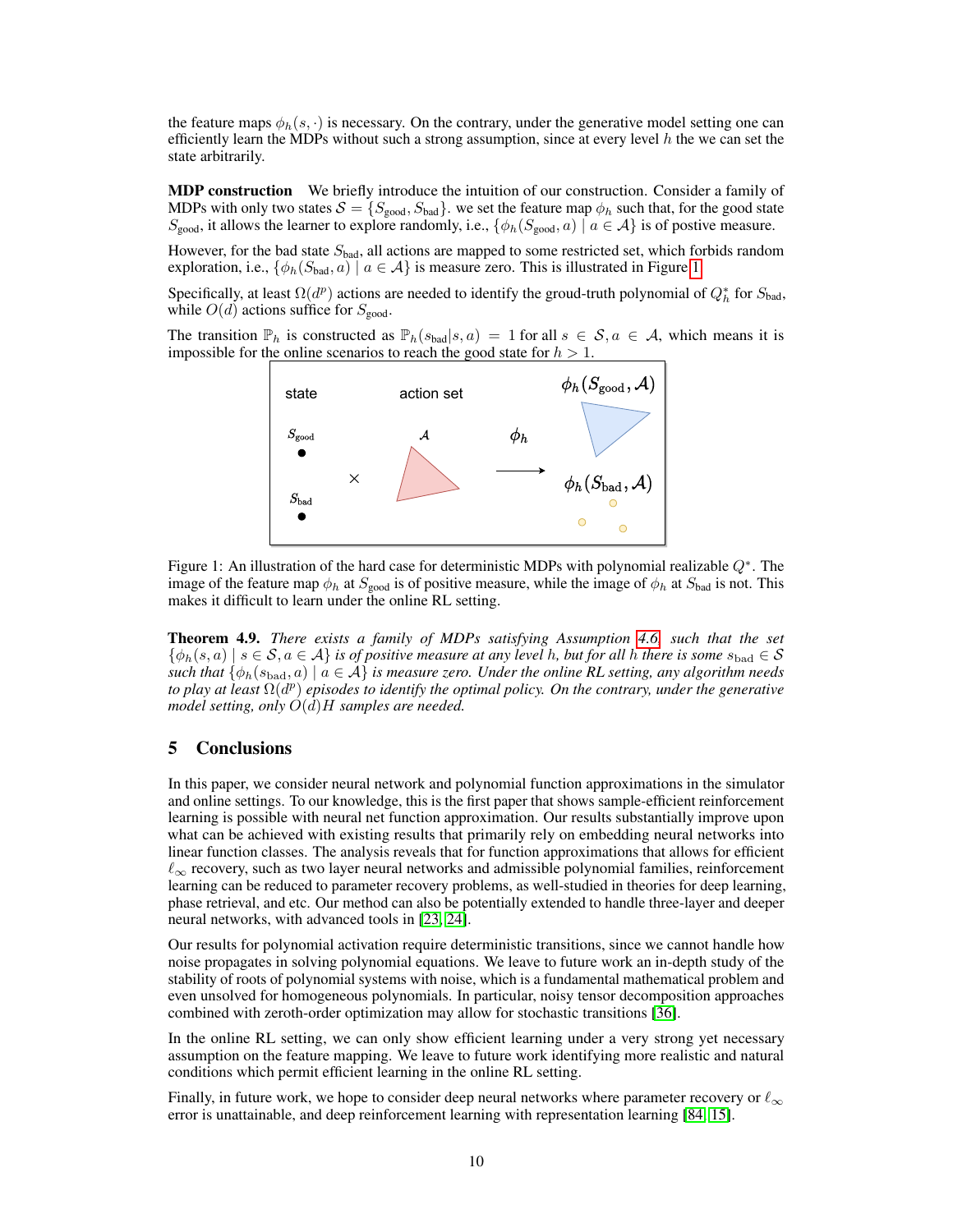# Acknowledgements

JDL acknowledges support of the ARO under MURI Award W911NF-11-1-0303, the Sloan Research Fellowship, NSF CCF 2002272, and an ONR Young Investigator Award. QL is supported by NSF 2030859 and the Computing Research Association for the CIFellows Project. SK acknowledges funding from the NSF Award CCF-1703574 and the ONR award N00014-18-1-2247.

## References

- <span id="page-10-2"></span>[1] Yasin Abbasi-Yadkori, Nevena Lazic, Csaba Szepesvari, and Gellert Weisz. Explorationenhanced POLITEX. *arXiv preprint arXiv:1908.10479*, 2019.
- <span id="page-10-9"></span>[2] Yasin Abbasi-Yadkori, Dávid Pál, and Csaba Szepesvári. Improved algorithms for linear stochastic bandits. In *Advances in Neural Information Processing Systems*, pages 2312–2320, 2011.
- <span id="page-10-10"></span>[3] Zeyuan Allen-Zhu and Yuanzhi Li. What can resnet learn efficiently, going beyond kernels? *arXiv preprint arXiv:1905.10337*, 2019.
- <span id="page-10-6"></span>[4] Zeyuan Allen-Zhu, Yuanzhi Li, and Zhao Song. A convergence theory for deep learning via over-parameterization. In *International Conference on Machine Learning (ICML)*, pages 242–252, 2019.
- <span id="page-10-1"></span>[5] Mohammad Gheshlaghi Azar, Ian Osband, and Rémi Munos. Minimax regret bounds for reinforcement learning. In *Proceedings of the 34th International Conference on Machine Learning*, pages 263–272, 2017.
- <span id="page-10-11"></span>[6] Yu Bai and Jason D. Lee. Beyond linearization: On quadratic and higher-order approximation of wide neural networks. In *International Conference on Learning Representations*, 2020.
- <span id="page-10-0"></span>[7] Christopher Berner, Greg Brockman, Brooke Chan, Vicki Cheung, Przemyslaw Debiak, Christy Dennison, David Farhi, Quirin Fischer, Shariq Hashme, and Chris Hesse. Dota 2 with large scale deep reinforcement learning. arXiv preprint arXiv:1912.06680, 2019.
- <span id="page-10-8"></span>[8] Jacek Bochnak, Michel Coste, and Marie-Françoise Roy. *Real algebraic geometry*, volume 36. Springer Science & Business Media, 2013.
- <span id="page-10-12"></span>[9] Minshuo Chen, Yu Bai, Jason D Lee, Tuo Zhao, Huan Wang, Caiming Xiong, and Richard Socher. Towards understanding hierarchical learning: Benefits of neural representations. *Neural Information Processing Systems (NeurIPS)*, 2020.
- <span id="page-10-13"></span>[10] Alex Damian, Tengyu Ma, and Jason Lee. Label noise sgd provably prefers flat global minimizers. *arXiv preprint arXiv:2106.06530*, 2021.
- <span id="page-10-3"></span>[11] Christoph Dann, Nan Jiang, Akshay Krishnamurthy, Alekh Agarwal, John Langford, and Robert E. Schapire. On oracle-efficient PAC-RL with rich observations. In *Advances in Neural Information Processing Systems*, 2018.
- <span id="page-10-4"></span>[12] Kefan Dong, Jian Peng, Yining Wang, and Yuan Zhou.  $\sqrt{n}$ -regret for learning in Markov decision processes with function approximation and low Bellman rank. In *Conference on Learning Theory*, pages 1554–1557. PMLR, 2020.
- <span id="page-10-5"></span>[13] Kefan Dong, Jiaqi Yang, and Tengyu Ma. Provable model-based nonlinear bandit and reinforcement learning: Shelve optimism, embrace virtual curvature. arXiv preprint arXiv:2102.04168, 2021.
- <span id="page-10-7"></span>[14] Simon Du, Jason Lee, Haochuan Li, Liwei Wang, and Xiyu Zhai. Gradient descent finds global minima of deep neural networks. In *International Conference on Machine Learning (ICML)*, pages 1675–1685. PMLR, 2019.
- <span id="page-10-14"></span>[15] Simon S Du, Wei Hu, Sham M Kakade, Jason D Lee, and Qi Lei. Few-shot learning via learning the representation, provably. *arXiv preprint arXiv:2002.09434*, 2020.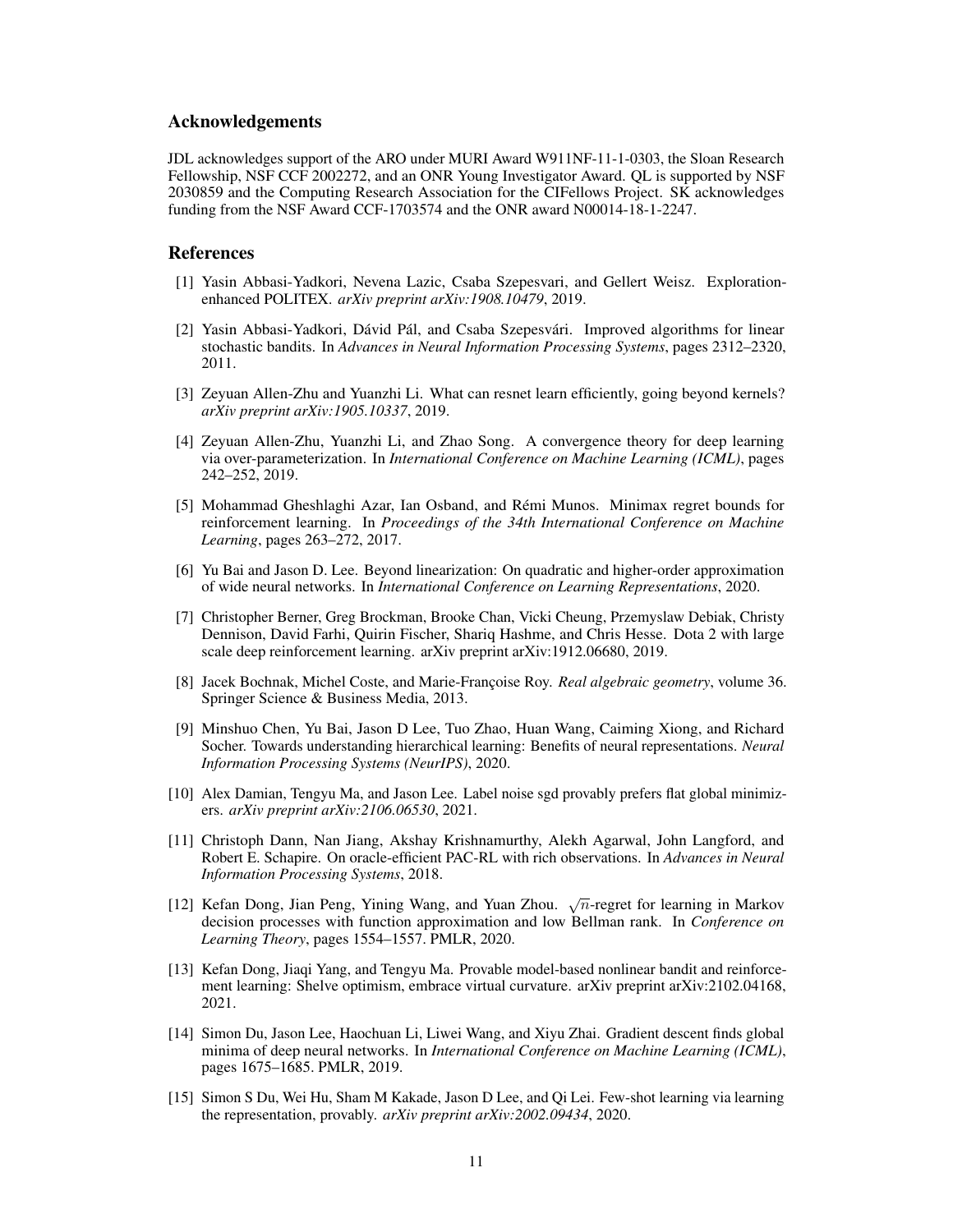- <span id="page-11-11"></span>[16] Simon S. Du, Sham M. Kakade, Jason D. Lee, Shachar Lovett, Gaurav Mahajan, Wen Sun, and Ruosong Wang. Bilinear classes: A structural framework for provable generalization in rl. arXiv preprint arXiv:2103.10897, 2021.
- <span id="page-11-13"></span>[17] Simon S Du, Sham M Kakade, Jason D Lee, Shachar Lovett, Gaurav Mahajan, Wen Sun, and Ruosong Wang. Bilinear classes: A structural framework for provable generalization in RL. *arXiv preprint arXiv:2103.10897*, 2021.
- <span id="page-11-2"></span>[18] Simon S. Du, Sham M. Kakade, Ruosong Wang, and Lin F. Yang. Is a good representation sufficient for sample efficient reinforcement learning? In *International Conference on Learning Representations*, 2020.
- <span id="page-11-5"></span>[19] Simon S Du, Sham M Kakade, Ruosong Wang, and Lin F Yang. Is a good representation sufficient for sample efficient reinforcement learning? In *International Conference on Learning Representations*, 2020.
- <span id="page-11-1"></span>[20] Simon S Du, Akshay Krishnamurthy, Nan Jiang, Alekh Agarwal, Miroslav Dudik, and John Langford. Provably efficient RL with rich observations via latent state decoding. In *International Conference on Machine Learning*, pages 1665–1674, 2019.
- <span id="page-11-4"></span>[21] Simon S Du, Jason D Lee, Gaurav Mahajan, and Ruosong Wang. Agnostic Q-learning with function approximation in deterministic systems: Tight bounds on approximation error and sample complexity. *Advances in Neural Information Processing Systems*, 2020.
- <span id="page-11-7"></span>[22] Cong Fang, Jason D Lee, Pengkun Yang, and Tong Zhang. Modeling from features: a mean-field framework for over-parameterized deep neural networks. *arXiv preprint arXiv:2007.01452*, 2020.
- <span id="page-11-17"></span>[23] Massimo Fornasier, Timo Klock, and Michael Rauchensteiner. Robust and resource efficient identification of two hidden layer neural networks. *arXiv preprint arXiv:1907.00485*, 2019.
- <span id="page-11-18"></span>[24] Massimo Fornasier, Jan Vybíral, and Ingrid Daubechies. Robust and resource efficient identification of shallow neural networks by fewest samples. *arXiv preprint arXiv:1804.01592*, 2019.
- <span id="page-11-16"></span>[25] Dylan J. Foster, Alekh Agarwal, Miroslav Dudík, Haipeng Luo, and Robert E. Schapire. Practical contextual bandits with regression oracles. *Proceedings of the 35th International Conference on Machine Learning*, 2018.
- <span id="page-11-8"></span>[26] Ruiqi Gao, Tianle Cai, Haochuan Li, Liwei Wang, Cho-Jui Hsieh, and Jason D Lee. Convergence of adversarial training in overparametrized networks. *Neural Information Processing Systems (NeurIPS)*, 2019.
- <span id="page-11-14"></span>[27] Rong Ge, Jason D. Lee, and Tengyu Ma. Learning one-hidden-layer neural networks with landscape design. arXiv preprint arXiv:1711.00501, 2017.
- <span id="page-11-3"></span>[28] Rong Ge, Jason D. Lee, and Tengyu Ma. Learning one-hidden-layer neural networks with landscape design. In *International Conference on Learning Representations (ICLR)*, 2018.
- <span id="page-11-9"></span>[29] Rong Ge, Jason D Lee, and Tengyu Ma. Learning one-hidden-layer neural networks with landscape design. *International Conference on Learning Representations (ICLR)*, 2018.
- <span id="page-11-6"></span>[30] Behrooz Ghorbani, Song Mei, Theodor Misiakiewicz, and Andrea Montanari. Linearized two-layers neural networks in high dimension. *arXiv preprint arXiv:1904.12191*, 2019.
- <span id="page-11-12"></span>[31] Behrooz Ghorbani, Song Mei, Theodor Misiakiewicz, and Andrea Montanari. Linearized two-layers neural networks in high dimension. *The Annals of Statistics*, 49(2):1029–1054, 2021.
- <span id="page-11-0"></span>[32] Ian Goodfellow, Yoshua Bengio, and Aaron Courville. *Deep learning*. MIT press, 2016.
- <span id="page-11-15"></span>[33] Steve Hanneke. Active learning for cost-sensitive classification. *Foundations and Trends® in Machine Learning*, 7(2-3):131–309, 2014.
- <span id="page-11-10"></span>[34] Jeff Z. HaoChen, Colin Wei, Jason D. Lee, and Tengyu Ma. Shape matters: Understanding the implicit bias of the noise covariance. *arXiv preprint arXiv:2006.08680*, 2020.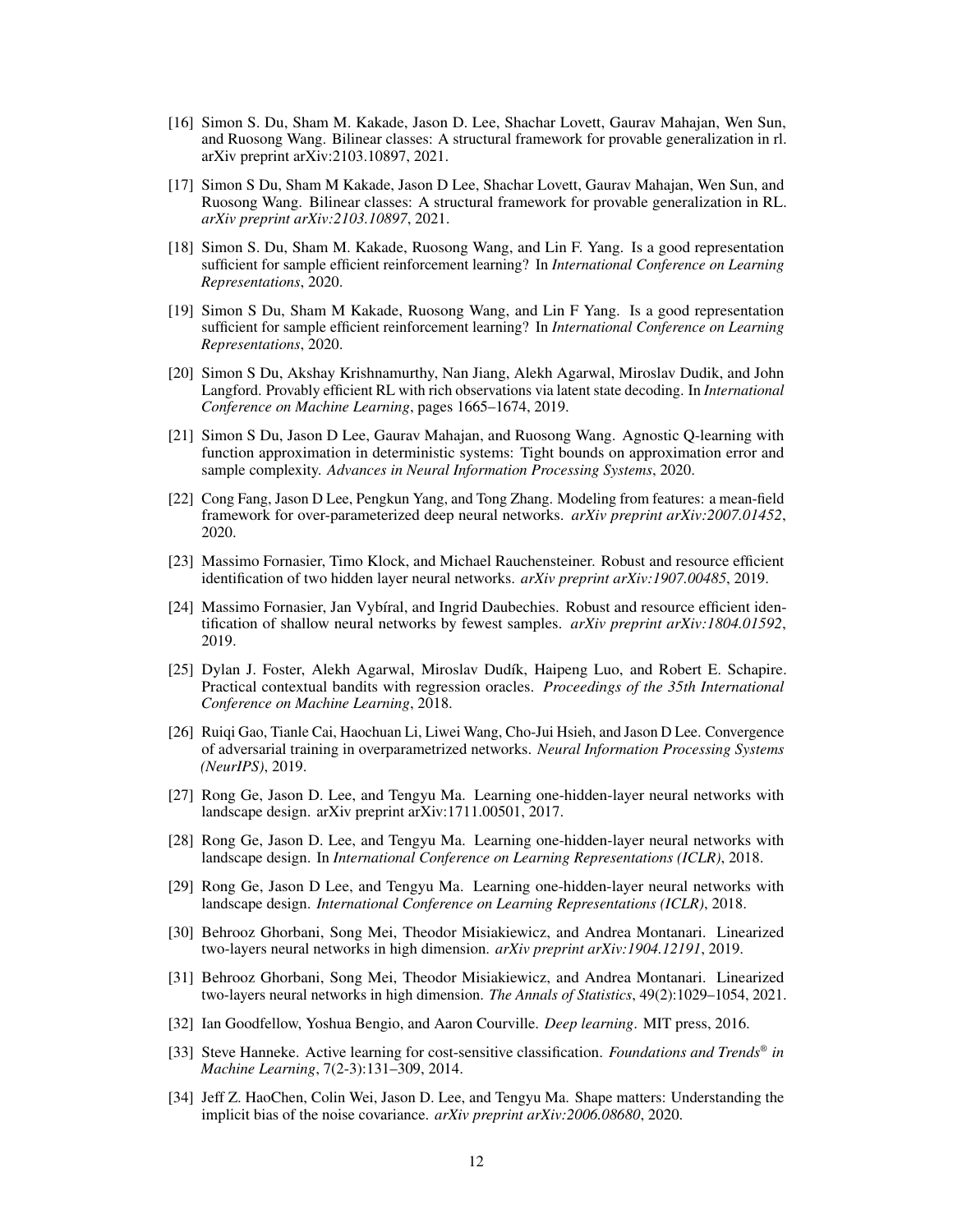- <span id="page-12-1"></span>[35] Peter Henderson, Riashat Islam, Philip Bachman, Joelle Pineau, Doina Precup, and David Meger. Deep reinforcement learning that matters. In *Proceedings of the AAAI Conference on Artificial Intelligence*, volume 32, 2018.
- <span id="page-12-16"></span>[36] Baihe Huang, Kaixuan Huang, Sham M Kakade, Jason D Lee, Qi Lei, Runzhe Wang, and Jiaqi Yang. Optimal gradient-based algorithms for non-concave bandit optimization. *arXiv preprint arXiv:2107.04518*, 2021.
- <span id="page-12-9"></span>[37] Arthur Jacot, Franck Gabriel, and Clément Hongler. Neural tangent kernel: Convergence and generalization in neural networks. In *Advances in neural information processing systems (NeurIPS)*, pages 8571–8580, 2018.
- <span id="page-12-3"></span>[38] Thomas Jaksch, Ronald Ortner, and Peter Auer. Near-optimal regret bounds for reinforcement learning. *Journal of Machine Learning Research*, 11(Apr):1563–1600, 2010.
- <span id="page-12-13"></span>[39] Majid Janzamin, Hanie Sedghi, and Anankumar Anima. Beating the perils of nonconvexity: Guaranteed training of neural networks using tensor methods. arXiv preprint arXiv:1506.08473, 2015.
- <span id="page-12-8"></span>[40] Nan Jiang, Akshay Krishnamurthy, Alekh Agarwal, John Langford, and Robert E Schapire. Contextual decision processes with low Bellman rank are PAC-learnable. In *Proceedings of the 34th International Conference on Machine Learning*, pages 1704–1713, 2017.
- <span id="page-12-4"></span>[41] Chi Jin, Zeyuan Allen-Zhu, Sebastien Bubeck, and Michael I Jordan. Is Q-learning provably efficient? In *Advances in Neural Information Processing Systems*, pages 4863–4873, 2018.
- <span id="page-12-14"></span>[42] Chi Jin, Qinghua Liu, and Sobhan Miryoosefi. Bellman eluder dimension: New rich classes of rl problems, and sample-efficient algorithms. arXiv preprint arXiv:2102.00875, 2021.
- <span id="page-12-5"></span>[43] Chi Jin, Zhuoran Yang, Zhaoran Wang, and Michael I Jordan. Provably efficient reinforcement learning with linear function approximation. In *Conference on Learning Theory*, pages 2137– 2143. PMLR, 2020.
- <span id="page-12-6"></span>[44] Chi Jin, Zhuoran Yang, Zhaoran Wang, and Michael I Jordan. Provably efficient reinforcement learning with linear function approximation. In *Conference on Learning Theory*, pages 2137– 2143, 2020.
- <span id="page-12-12"></span>[45] Sham Machandranath Kakade. *On the sample complexity of reinforcement learning*. PhD thesis, University of College London, 2003.
- <span id="page-12-15"></span>[46] Akshay Krishnamurthy, Alekh Agarwal, Tzu-Kuo Huang, Hal Daume III, and John Langford. Active learning for cost-sensitive classification. *Proceedings of the 34th International Conference on Machine Learning*, 2017.
- [47] Volodymyr Kuleshov, Arun Chaganty, and Percy Liang. Tensor factorization via matrix factorization. In *Proceedings of the Eighteenth International Conference on Artificial Intelligence and Statistics (AISTATS)*, page 507–516, 2015.
- <span id="page-12-0"></span>[48] Yann LeCun, Yoshua Bengio, and Geoffrey Hinton. Deep learning. *Nature*, 521(7553):436–444, 2015.
- <span id="page-12-10"></span>[49] Gene Li, Pritish Kamath, Dylan J. Foster, and Nathan Srebro. Eluder dimension and generalized rank. *arXiv preprint arXiv:2104.06970*, 2021.
- <span id="page-12-2"></span>[50] Timothy P Lillicrap, Jonathan J Hunt, Alexander Pritzel, Nicolas Heess, Tom Erez, Yuval Tassa, David Silver, and Daan Wierstra. Continuous control with deep reinforcement learning. *arXiv preprint arXiv:1509.02971*, 2015.
- <span id="page-12-7"></span>[51] Boyi Liu, Qi Cai, Zhuoran Yang, and Zhaoran Wang. Neural proximal/trust region policy optimization attains globally optimal policy. arXiv preprint arXiv:1906.10306, 2019.
- <span id="page-12-11"></span>[52] Dhruv Malik, Aldo Pacchiano, Vishwak Srinivasan, and Yuanzhi Li. Sample efficient reinforcement learning in continuous state spaces: A perspective beyond linearity. *arXiv preprint arXiv:2106.07814*, 2021.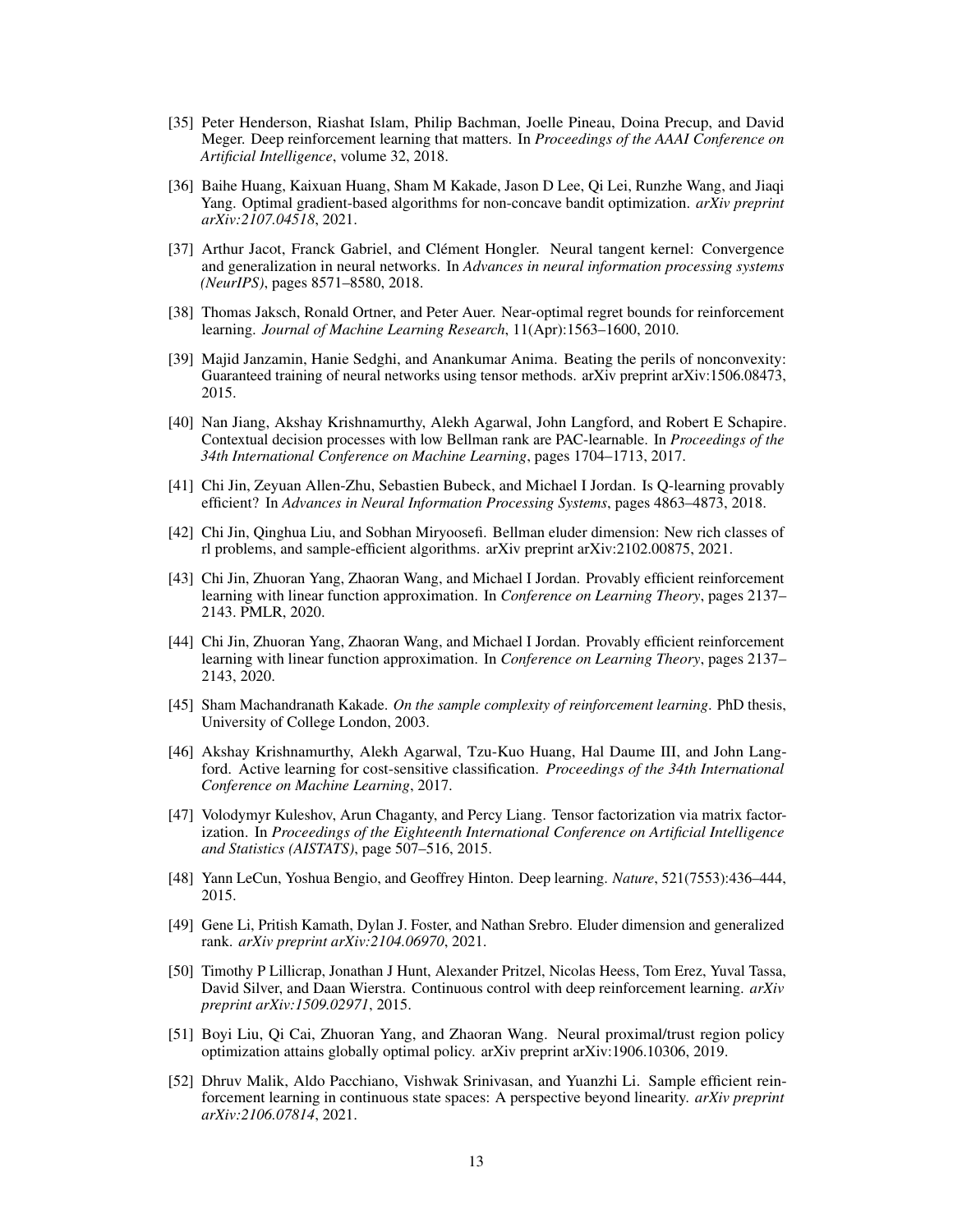- <span id="page-13-11"></span>[53] James S. Milne. Algebraic geometry (v6.02), 2017. Available at www.jmilne.org/math/.
- <span id="page-13-1"></span>[54] Volodymyr Mnih, Koray Kavukcuoglu, David Silver, Alex Graves, Ioannis Antonoglou, Daan-Wierstra, and Martin Riedmiller. Playing atari with deep reinforcement learningep reinforcement learning. arXiv preprint arXiv:1312.5602, 2013.
- <span id="page-13-4"></span>[55] Volodymyr Mnih, Koray Kavukcuoglu, David Silver, Alex Graves, Ioannis Antonoglou, Daan Wierstra, and Martin Riedmiller. Playing Atari with deep reinforcement learning. *arXiv preprint arXiv:1312.5602*, 2013.
- <span id="page-13-2"></span>[56] Matej Moravčík, Martin Schmid, Neil Burch, Viliam Lisỳ, Dustin Morrill, Nolan Bard, Trevor Davis, Kevin Waugh, Michael Johanson, and Michael Bowling. Deepstack: Expert-level artificial intelligence in heads-up no-limit poker. *Science*, 356(6337):508–513, 2017.
- <span id="page-13-16"></span>[57] Edward Moroshko, Suriya Gunasekar, Blake Woodworth, Jason D Lee, Nathan Srebro, and Daniel Soudry. Implicit bias in deep linear classification: Initialization scale vs training accuracy. *Neural Information Processing Systems (NeurIPS)*, 2020.
- <span id="page-13-15"></span>[58] Mor Shpigel Nacson, Suriya Gunasekar, Jason Lee, Nathan Srebro, and Daniel Soudry. Lexicographic and depth-sensitive margins in homogeneous and non-homogeneous deep models. In *International Conference on Machine Learning*, pages 4683–4692. PMLR, 2019.
- <span id="page-13-14"></span>[59] Ian Osband, Daniel Russo, and Benjamin Van Roy. (more) efficient reinforcement learning via posterior sampling. In *Advances in Neural Information Processing Systems*, pages 3003–3011, 2013.
- <span id="page-13-8"></span>[60] Alexander Rakhlin, Karthik Sridharan, and Ambuj Tewari. Online learning via sequential complexities. *Journal of Machine Learning Research*, 16(6):155–186, 2015.
- <span id="page-13-9"></span>[61] Alexander Rakhlin, Karthik Sridharan, and Ambuj Tewari. Sequential complexities and uniform martingale laws of large numbers. *Probability Theory and Related Fields*, 161(1-2):111–153, 2015.
- <span id="page-13-13"></span>[62] Dan Russo and Benjamin Van Roy. Eluder dimension and the sample complexity of optimistic exploration. In *Advances in Neural Information Processing Systems*, pages 2256–2264, 2013.
- <span id="page-13-6"></span>[63] Daniel Russo. Worst-case regret bounds for exploration via randomized value functions. In *Advances in Neural Information Processing Systems*, pages 14433–14443, 2019.
- <span id="page-13-7"></span>[64] Daniel Russo and Benjamin Van Roy. Eluder dimension and the sample complexity of optimistic exploration. In *Advances in Neural Information Processing Systems*, 2013.
- <span id="page-13-12"></span>[65] Igor R Shafarevich. *Basic Algebraic Geometry 1: Varieties in Projective Space*. Springer Science & Business Media, 2013.
- <span id="page-13-3"></span>[66] Shai Shalev-Shwartz, Shaked Shammah, and Amnon Shashua. Safe, multi-agent, reinforcement learning for autonomous driving. *arXiv preprint arXiv:1610.03295*, 2016.
- <span id="page-13-10"></span>[67] Aaron Sidford, Mengdi Wang, Xian Wu, Lin F Yang, and Yinyu Ye. Near-optimal time and sample complexities for solving discounted markov decision process with a generative model. arXiv preprint arXiv:1806.01492, 2018.
- <span id="page-13-0"></span>[68] David Silver, Aja Huang, Chris J. Maddison, Arthur Guez, Laurent Sifre, George Van Den Driessche, Julian Schrittwieser, Ioannis Antonoglou, Veda Panneershelvam, and Marc Lanctot. Mastering the game of Go with deep neural networks and tree search. *Nature*, 529(7587):484, 2016.
- <span id="page-13-5"></span>[69] Alexander L Strehl, Lihong Li, Eric Wiewiora, John Langford, and Michael L Littman. PAC model-free reinforcement learning. In *Proceedings of the 23rd international conference on Machine learning*, pages 881–888. ACM, 2006.
- <span id="page-13-17"></span>[70] Wen Sun, Nan Jiang, Akshay Krishnamurthy, Alekh Agarwal, and John Langford. Modelbased RL in contextual decision processes: PAC bounds and exponential improvements over model-free approaches. In *Conference on Learning Theory*, pages 2898–2933, 2019.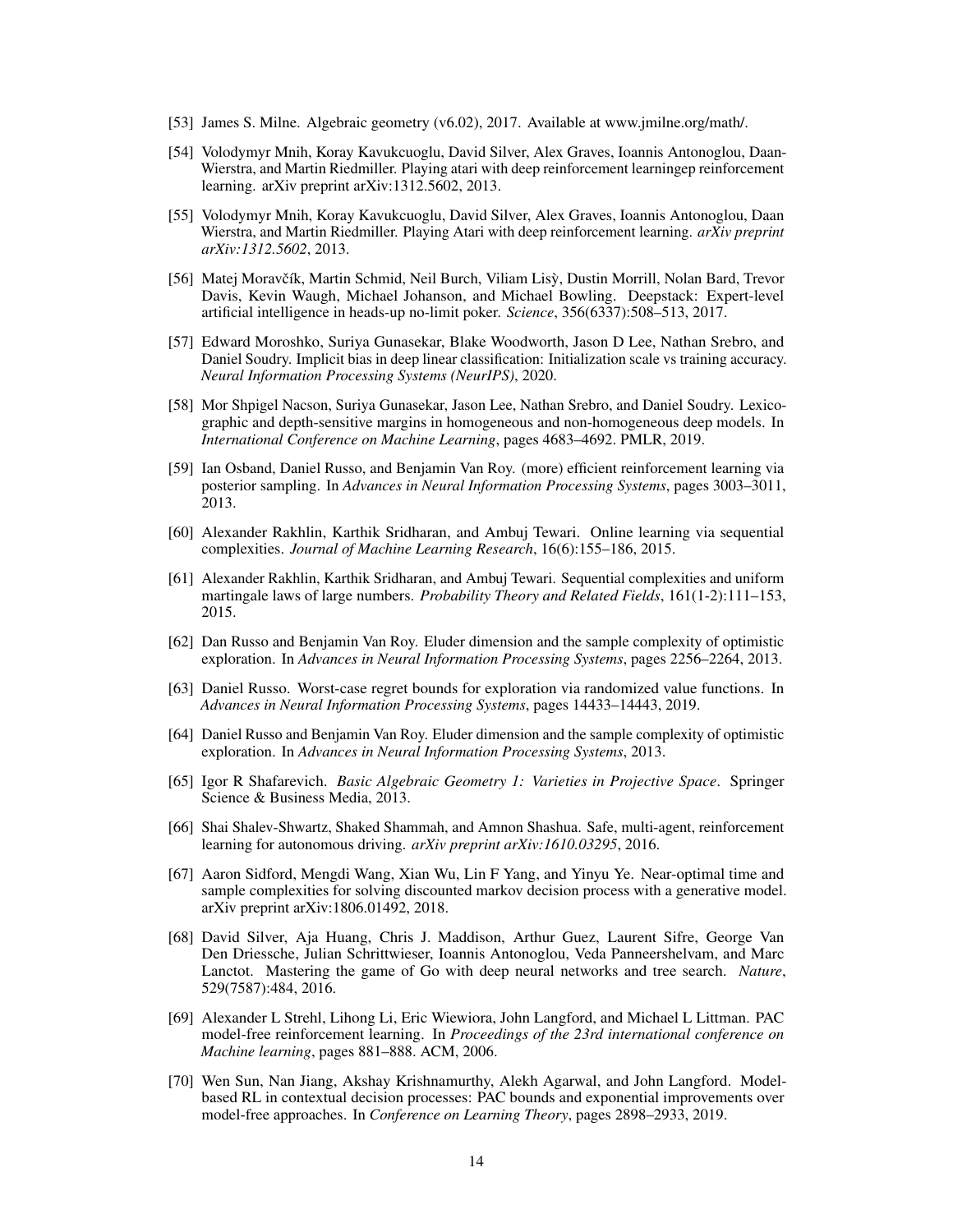- <span id="page-14-0"></span>[71] Richard S Sutton and Andrew G. Barto. *Reinforcement learning: An introduction*. MIT press, 2018.
- <span id="page-14-4"></span>[72] Lingxiao Wang, Qi Cai, Zhuoran Yang, and Zhaoran Wang. Neural policy gradient methods: Global optimality and rates of convergence. arXiv preprint arXiv:1909.01150, 2020.
- <span id="page-14-10"></span>[73] Ruosong Wang, Ruslan Salakhutdinov, and Lin F Yang. Provably efficient reinforcement learning with general value function approximation. arXiv preprint arXiv:2005.10804, 2020.
- <span id="page-14-15"></span>[74] Ruosong Wang, Ruslan Salakhutdinov, and Lin F Yang. Provably efficient reinforcement learning with general value function approximation. *Advances in Neural Information Processing Systems*, 2020.
- <span id="page-14-13"></span>[75] Xiang Wang, Chenwei Wu, Jason D Lee, Tengyu Ma, and Rong Ge. Beyond lazy training for over-parameterized tensor decomposition. *Neural Information Processing Systems (NeurIPS)*, 2020.
- <span id="page-14-8"></span>[76] Yang Wang and Zhiqiang Xu. Generalized phase retrieval: measurement number, matrix recovery and beyond. *Applied and Computational Harmonic Analysis*, 47(2):423–446, 2019.
- <span id="page-14-2"></span>[77] Yining Wang, Ruosong Wang, Simon S. Du, and Akshay Krishnamurthy. Optimism in reinforcement learning with generalized linear function approximation. In *International Conference on Learning Representations*, 2021.
- <span id="page-14-7"></span>[78] Yuanhao Wang, Ruosong Wang, and Sham M. Kakade. An exponential lower bound for linearly-realizable mdps with constant suboptimality gap. arXiv preprint arXiv:2103.12690, 2021.
- <span id="page-14-11"></span>[79] Colin Wei, Jason D Lee, Qiang Liu, and Tengyu Ma. Regularization matters: Generalization and optimization of neural nets vs their induced kernel. In *Advances in Neural Information Processing Systems*, pages 9709–9721, 2019.
- <span id="page-14-14"></span>[80] Gellert Weisz, Philip Amortila, and Csaba Szepesvári. Exponential lower bounds for planning in mdps with linearly-realizable optimal action-value functions. *arXiv preprint arXiv:2010.01374*, 2020.
- [81] Zheng Wen and Benjamin Van Roy. Efficient exploration and value function generalization in deterministic systems. In *Advances in Neural Information Processing Systems*, pages 3021– 3029, 2013.
- <span id="page-14-3"></span>[82] Zheng Wen and Benjamin Van Roy. Efficient reinforcement learning in deterministic systems with value function generalization. *Math. Oper. Res.*, 42(3):762–782, 2017.
- <span id="page-14-12"></span>[83] Blake Woodworth, Suriya Genesekar, Jason Lee, Daniel Soudry, and Nathan Srebro. Kernel and deep regimes in overparametrized models. In *Conference on Learning Theory (COLT)*, 2019.
- <span id="page-14-16"></span>[84] Jiaqi Yang, Wei Hu, Jason D Lee, and Simon S Du. Provable benefits of representation learning in linear bandits. *arXiv preprint arXiv:2010.06531*, 2020.
- <span id="page-14-9"></span>[85] Lin F Yang and Mengdi Wang. Reinforcement leaning in feature space: Matrix bandit, kernels, and regret bound. *International Conference on Machine Learning*, 2020.
- <span id="page-14-5"></span>[86] Zhuoran Yang, Chi Jin, Zhaoran Wang, Mengdi Wang, and Michael Jordan. Provably efficient reinforcement learning with kernel and neural function approximations. In H. Larochelle, M. Ranzato, R. Hadsell, M. F. Balcan, and H. Lin, editors, *Advances in Neural Information Processing Systems*, volume 33, pages 13903–13916. Curran Associates, Inc., 2020.
- <span id="page-14-6"></span>[87] Gilad Yehudai and Ohad Shamir. On the power and limitations of random features for understanding neural networks. *arXiv preprint arXiv:1904.00687*, 2019.
- <span id="page-14-1"></span>[88] Andrea Zanette and Emma Brunskill. Tighter problem-dependent regret bounds in reinforcement learning without domain knowledge using value function bounds. In *International Conference on Machine Learning*, pages 7304–7312, 2019.